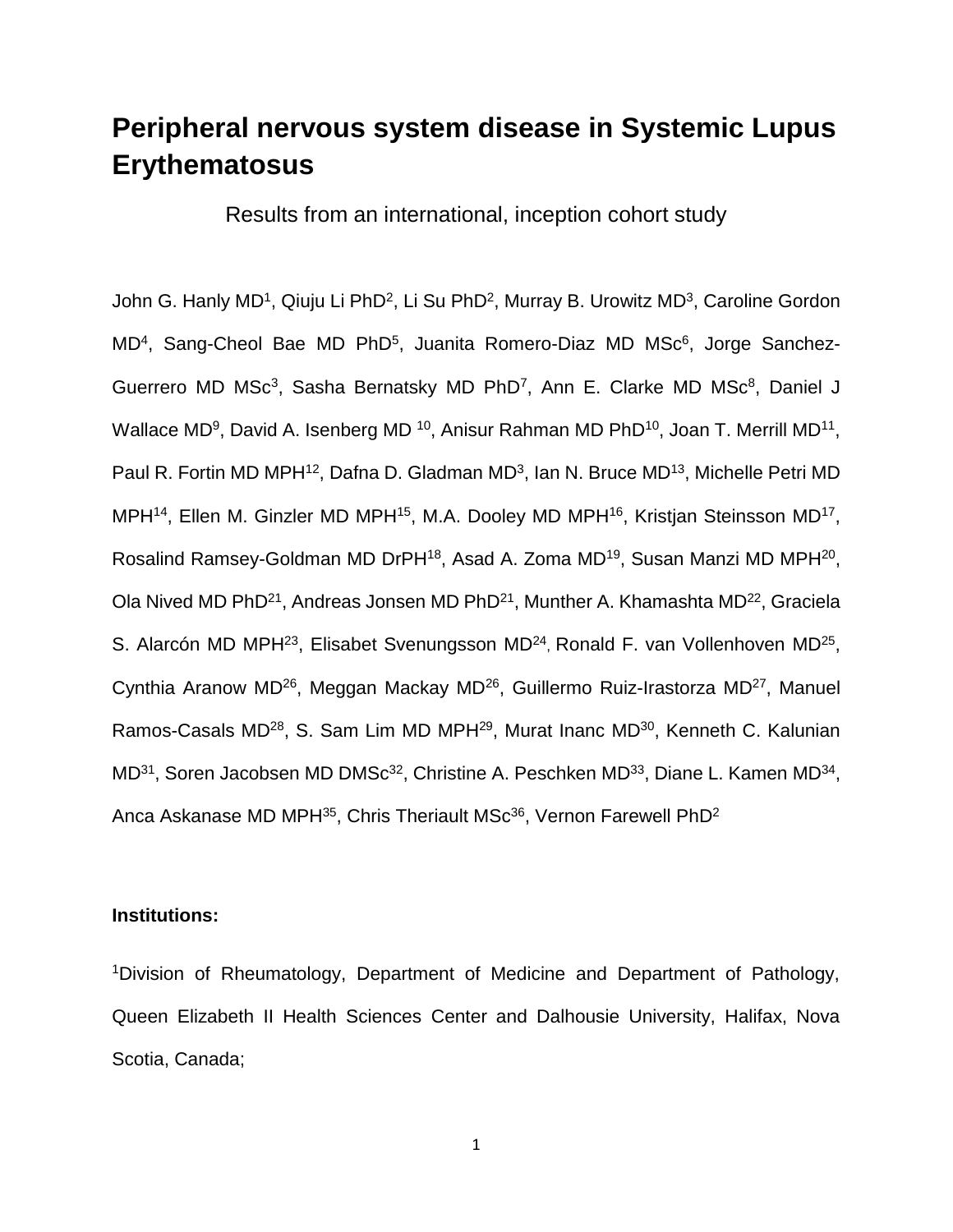<sup>2</sup>MRC Biostatistics Unit, Cambridge Institute of Public Health, University of Cambridge, Cambridge, UK;

<sup>3</sup>Center for Prognosis Studies in the Rheumatic Diseases, Toronto Western Hospital and University of Toronto, ON, Canada;

<sup>4</sup>Rheumatology Research Group, Institute of Inflammation and Ageing, College of Medical and Dental Sciences, University of Birmingham, Birmingham, UK;

<sup>5</sup>Department of Rheumatology, Hanyang University Hospital for Rheumatic Diseases, Seoul, Korea;

<sup>6</sup>Instituto Nacional de Ciencias Medicas y Nutrición, Mexico City, Mexico;

<sup>7</sup>Divisions of Rheumatology and Clinical Epidemiology, Department of Medicine, McGill University, Montreal, Quebec, Canada;

<sup>8</sup>Division of Rheumatology, Cumming School of Medicine, University of Calgary, Calgary, Alberta, Canada;

<sup>9</sup>Cedars-Sinai/David Geffen School of Medicine at UCLA, Los Angeles, CA, USA;

<sup>10</sup>Center for Rheumatology, Department of Medicine, University College London, UK;

<sup>11</sup>Department of Clinical Pharmacology, Oklahoma Medical Research Foundation, Oklahoma City, OK, USA;

<sup>12</sup>Division of Rheumatology, Department of Medicine, CHU de Québec, Université Laval, Quebec City, Canada;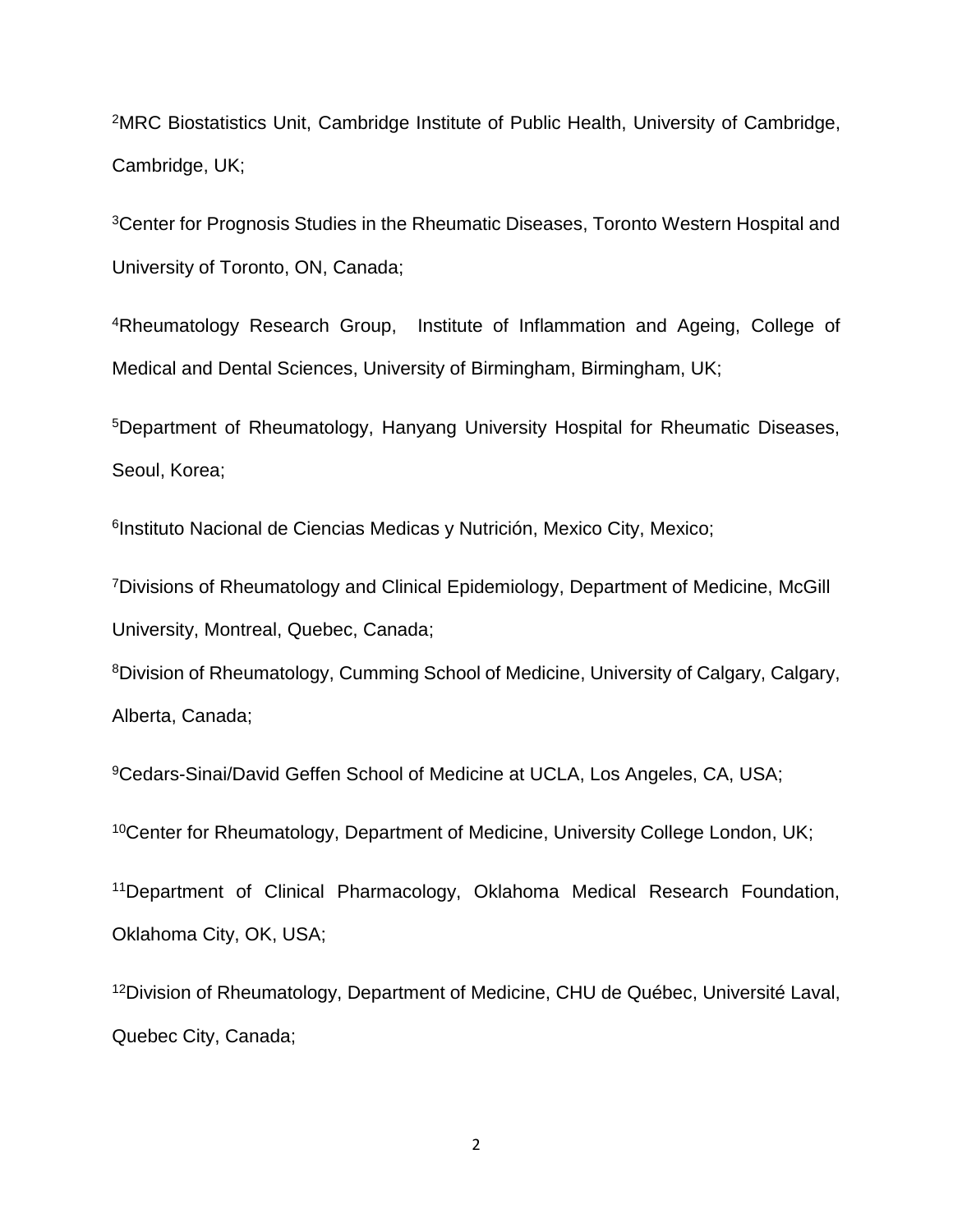<sup>13</sup>Arthritis Research UK Epidemiology Unit, Faculty of Biology Medicine and Health, Manchester Academic Health Sciences Center, The University of Manchester, and NIHR Manchester Musculoskeletal Biomedical Research Centre, Manchester University NHS Foundation Trust, Manchester Academic Health Science Center Manchester, UK;

<sup>14</sup>Division of Rheumatology, Johns Hopkins University School of Medicine, Baltimore, MD, USA;

<sup>15</sup>Department of Medicine, SUNY Downstate Medical Center, Brooklyn, NY, USA; <sup>16</sup>Thurston Arthritis Research Center, University of North Carolina, Chapel Hill, NC, USA; <sup>17</sup>Center for Rheumatology Research, Landspitali University hospital, Reykjavik, Iceland; 18Northwestern University and Feinberg School of Medicine, Chicago, IL, USA; <sup>19</sup>Lanarkshire Center for Rheumatology, Hairmyres Hospital, East Kilbride, Scotland UK;

<sup>20</sup> Lupus Center of Excellence, Allegheny Health Network, Pittsburgh, PA, USA;

<sup>21</sup>Department of Clinical Sciences Lund, Rheumatology, Lund University, Lund, Sweden. <sup>22</sup>Lupus Research Unit, The Rayne Institute, St Thomas' Hospital, King's College London School of Medicine, UK, London, UK;

<sup>23</sup>Department of Medicine, University of Alabama at Birmingham, Birmingham, AL, USA; <sup>24</sup>Department of Medicine, Unit of Rheumatology, Karolinska Institutet, Karolinska University Hospital, Stockholm, Sweden;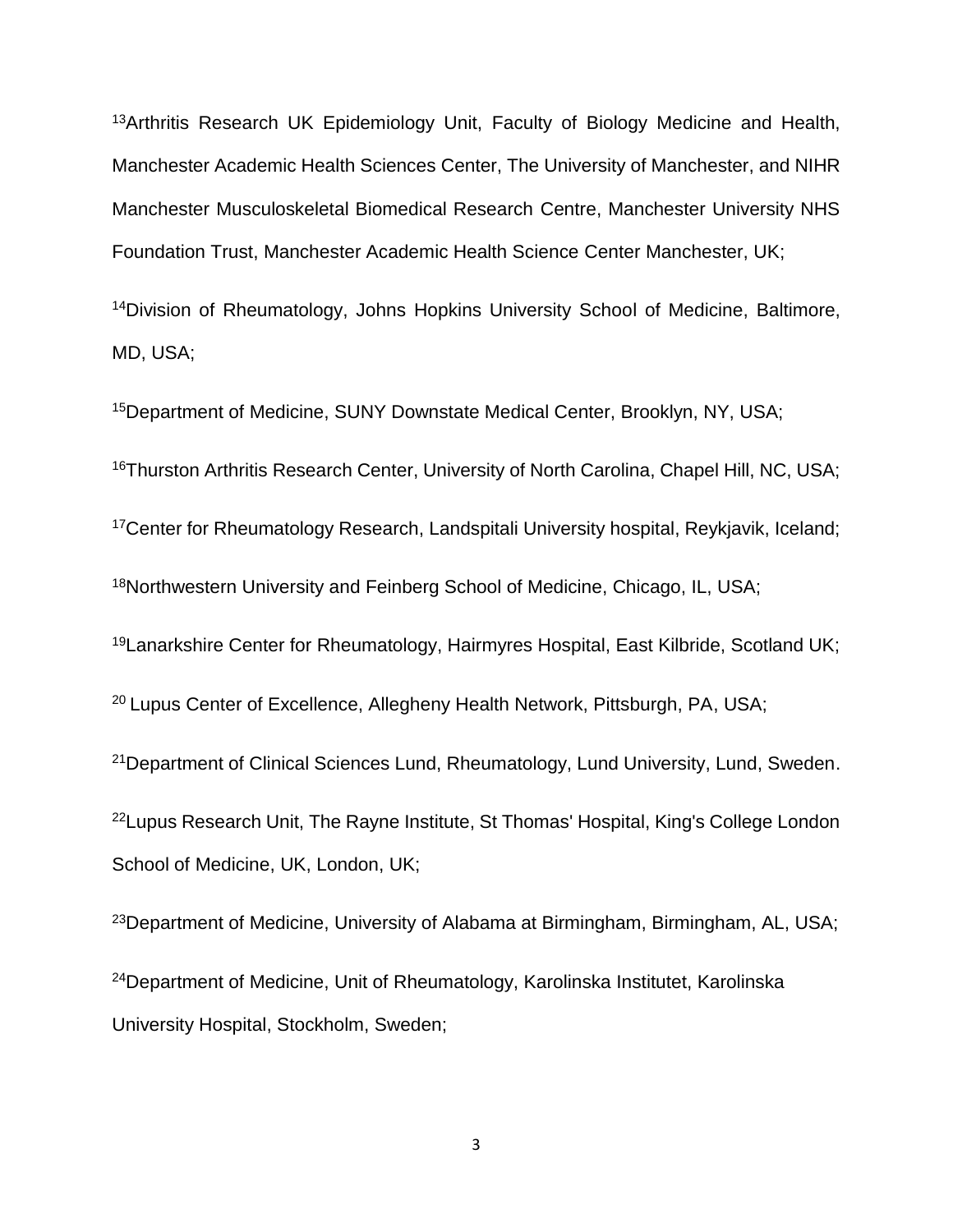<sup>25</sup> Department of Rheumatology and Clinical Immunology, Amsterdam University Medical Centers, Amsterdam, Holland.

<sup>26</sup>Feinstein Institute for Medical Research, Manhasset, NY, USA;

<sup>27</sup>Autoimmune Diseases Research Unit, Department of Internal Medicine, BioCruces Health Research Institute, Hospital Universitario Cruces, University of the Basque Country, Barakaldo, Spain;

<sup>28</sup>Josep Font Autoimmune Diseases Laboratory, IDIBAPS, Department of Autoimmune Diseases, Hospital Clínic, Barcelona, Spain;

<sup>29</sup>Emory University School of Medicine, Division of Rheumatology, Atlanta, Georgia, USA

<sup>30</sup>Division of Rheumatology, Department of Internal Medicine, Istanbul Medical Faculty, Istanbul University, Istanbul, Turkey;

<sup>31</sup>UCSD School of Medicine, La Jolla, CA, USA;

<sup>32</sup>Copenhagen Lupus and Vasculitis Clinic, 4242, Rigshospitalet, Copenhagen University Hospital, Copenhagen, Denmark;

<sup>33</sup>University of Manitoba, Winnipeg, Manitoba, Canada;

<sup>34</sup>Medical University of South Carolina, Charleston, South Carolina, USA;

35Hospital for Joint Diseases, NYU, Seligman Center for Advanced Therapeutics, New York NY;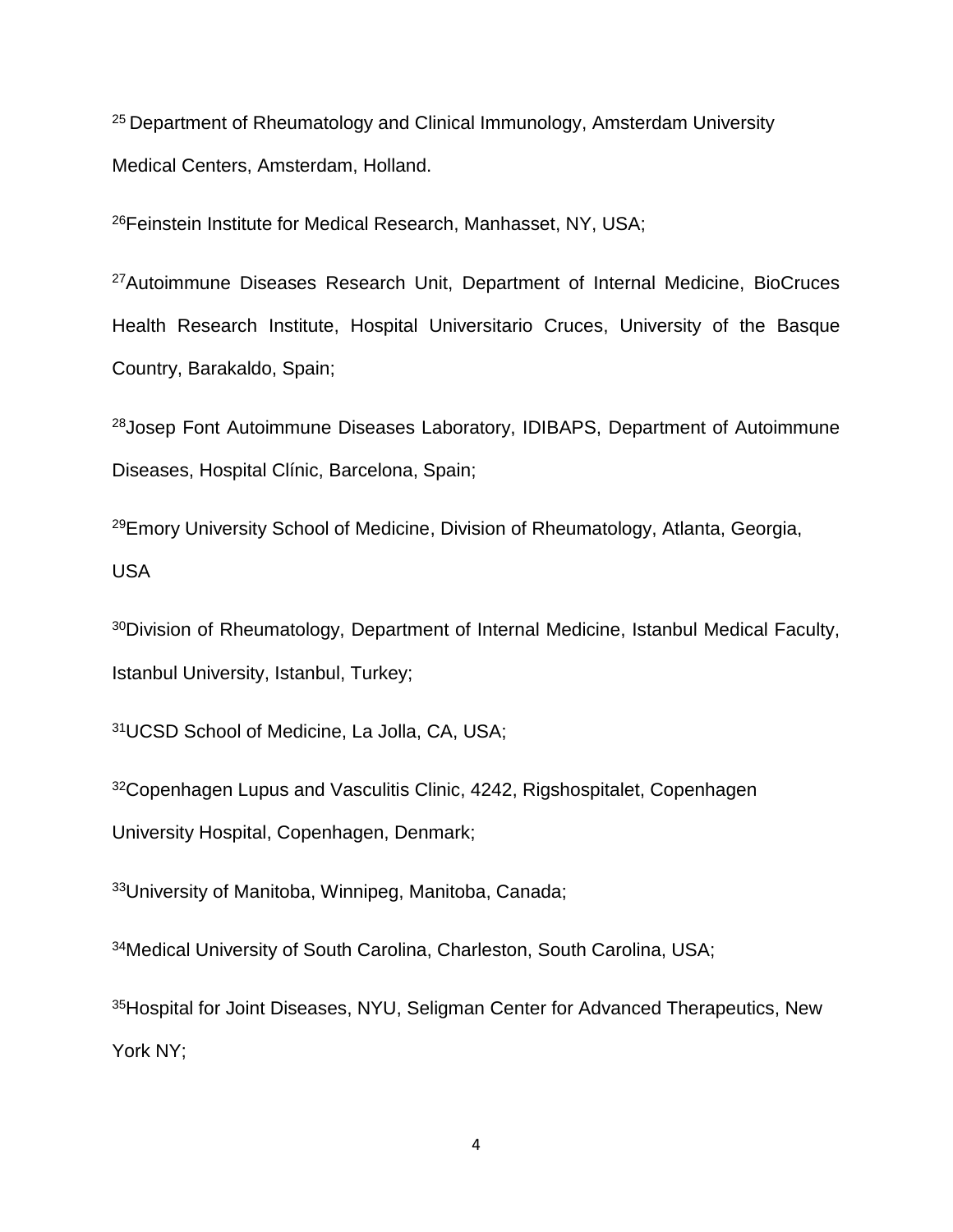<sup>36</sup>Department of Medicine, Queen Elizabeth II Health Sciences Center and Dalhousie University, Halifax, Nova Scotia, Canada.

## **Financial support:**

John G. Hanly (Canadian Institutes of Health Research grant MOP-88526)

Dr. Sang-Cheol Bae's work was supported in part by NRF-2017M3A9B4050335, Republic of Korea.

Dr Caroline Gordon is supported by Lupus UK, Sandwell and West Birmingham Hospitals NHS Trust and the National Institute for Health Research (NIHR)/Wellcome Trust Birmingham Clinical Research Facility. The views expressed are those of the authors(s) and not necessarily those of the NHS, the NIHR or the Department of Health.

The Hopkins Lupus Cohort is supported by the NIH (grant AR43727 and 69572).

The Montreal General Hospital Lupus Clinic is partially supported by the Singer Family Fund for Lupus Research.

Dr. Clarke holds The Arthritis Society Chair in Rheumatic Diseases at the University of Calgary.

Dr. Paul R. Fortin holds a tier 1 Canada Research Chair on Systemic Autoimmune Rheumatic Diseases at Université Laval.

Dr. Bruce is a National Institute for Health Research (NIHR) Senior Investigator and is supported by Arthritis Research UK, the NIHR Manchester Biomedical Centre and the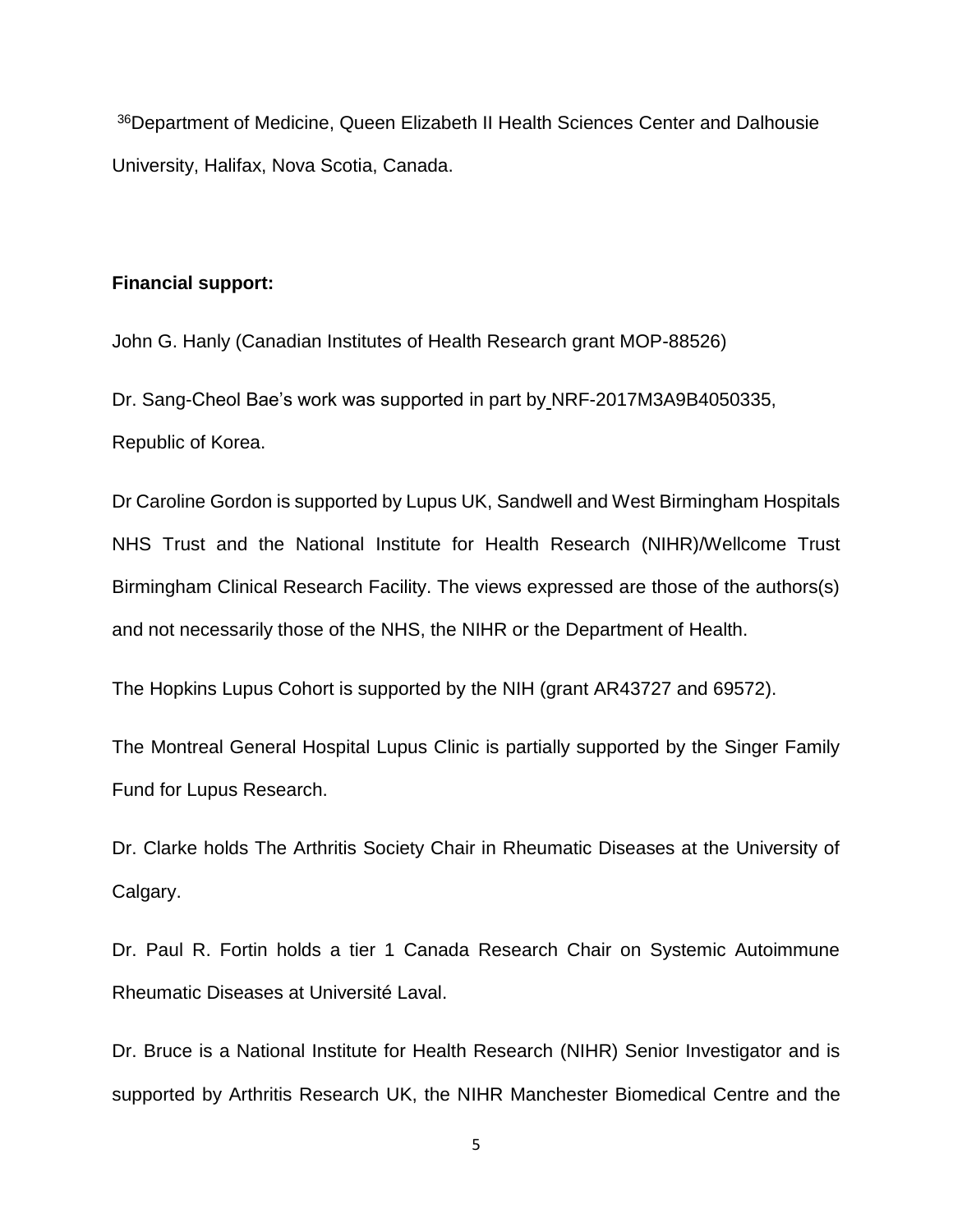NIHR/Wellcome Trust Manchester Clinical Research Facility. The views expressed in this publication are those of the author(s) and not necessarily those of the NHS, the National Institute for Health Research or the Department of Health.

Dr. Soren Jacobsen is supported by the Danish Rheumatism Association (A3865) and the Novo Nordisk Foundation (A05990).

Dr. Ramsey-Goldman's work was supported by the NIH (grants 5UL1TR001422-02, formerly 8UL1TR000150 and UL-1RR-025741, K24-AR-02318, and P60AR064464 formerly P60-AR-48098).

Dr. Mary Anne Dooley's work was supported by the NIH grant RR00046.

Dr. Ruiz-Irastorza is supported by the Department of Education, Universities and Research of the Basque Government.

Drs. Li Su and Vernon Farewell's work was supported by MRC (UK) funding MC\_UU\_00002/8.

Dr Isenberg and Dr Rahman are supported by and supported by the National Institute for Health Research University College London Hospitals Biomedical Research Center.

**Address Correspondence and Reprints to:** Dr. John G Hanly, Division of Rheumatology, Nova Scotia Rehabilitation Center (2nd Floor), 1341 Summer Street, Halifax, Nova Scotia, Canada, B3H 4K4.

Telephone: (902) 473 3818; Fax: (902) 473 7019;

Email: john.hanly@nshealth.ca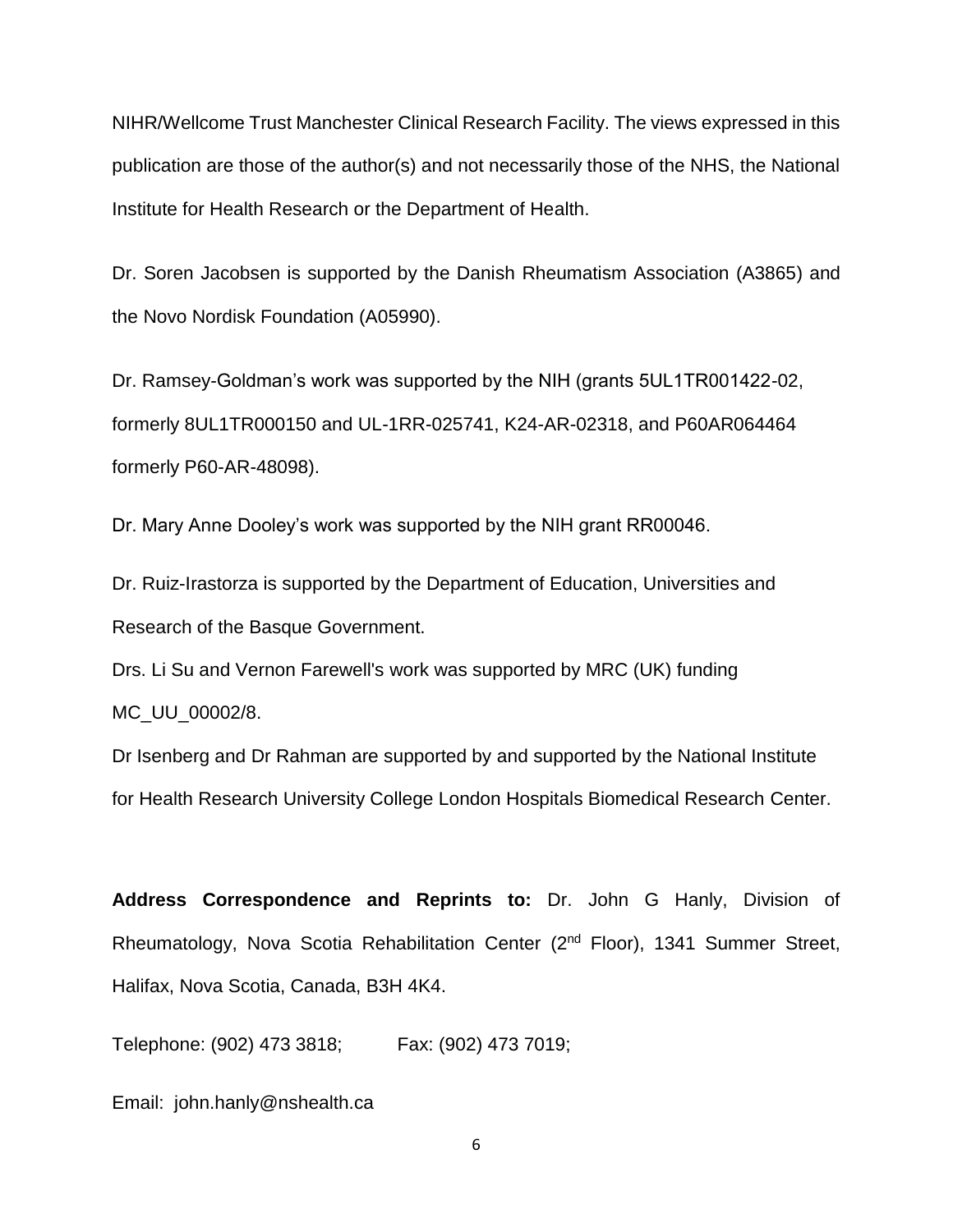**Key words:** Systemic lupus erythematosus, Neuropathy, Outcome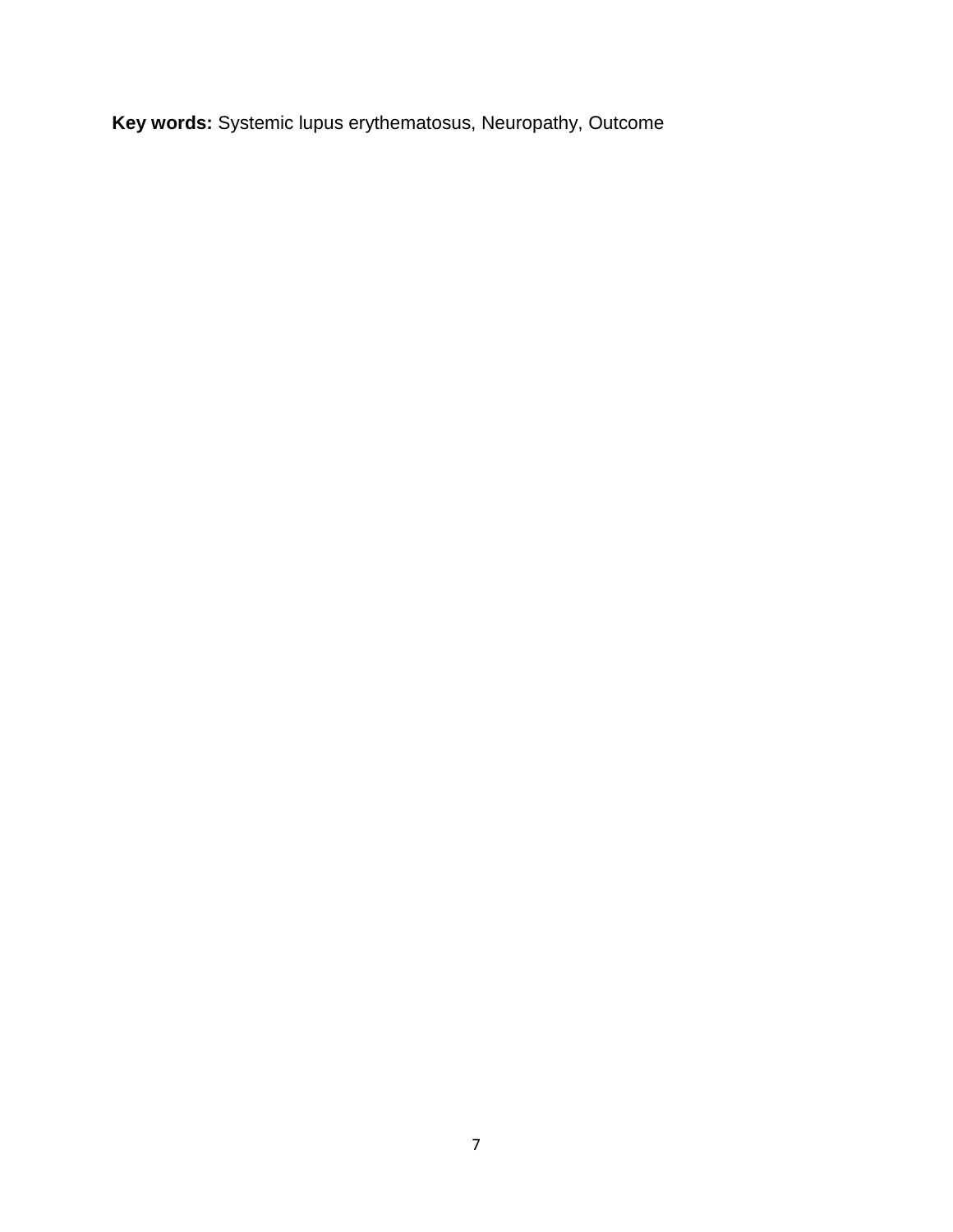#### **Abstract**

**Objectives:** In a multi-ethnic/racial, prospective SLE inception cohort, to determine the clinical characteristics, associations and outcomes in different types of peripheral nervous system (PNS) disease.

**Methods:** Patients were evaluated annually for 19 neuropsychiatric (NP) events including seven types of PNS disease. SLE disease activity, organ damage, autoantibodies, patient and physician assessment of outcome were measured. Time to event and linear regressions were used as appropriate.

**Results:** Of 1,827 SLE patients, 88.8% were female, 48.8% Caucasian. The mean $\pm$ SD age was  $35.1\pm13.3$  years, disease duration at enrollment  $5.6\pm4.2$  months and follow-up 7.6 $\pm$ 4.6 years. There were 161 PNS events in 139/1,827 (7.6%) patients. The predominant events were peripheral neuropathy [66/161 (41.0%)], mononeuropathy  $[44/161 (27.3%)]$  and cranial neuropathy  $[39/161 (24.2%)]$  and the majority were attributed to SLE. Multivariate Cox regressions suggested longer time to resolution in patients with prior history of neuropathy, older age at SLE diagnosis, higher SLEDAI-2K scores, and for peripheral neuropathy versus other neuropathies. Neuropathy was associated with significantly lower SF-36 physical and mental component summary scores versus patients without NP events. By physician assessment, the majority of neuropathies resolved or improved over time and this was associated with improvements in SF-36 summary scores for peripheral neuropathy and mononeuropathy.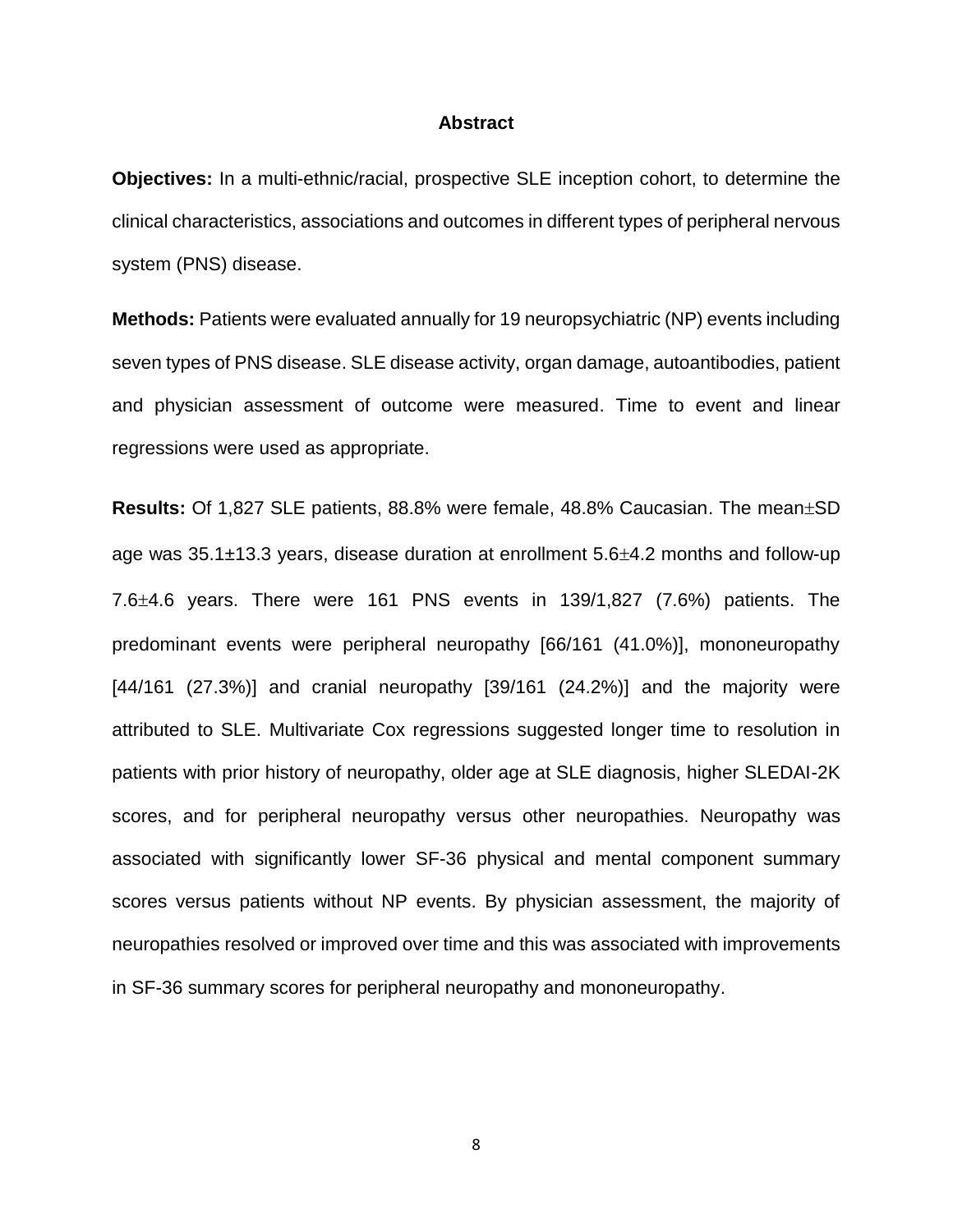**Conclusion:** PNS disease is an important component of total NPSLE and has a significant negative impact on health related quality of life. The outcome is favourable for most patients, but we noted several factors associated with longer time to resolution.

Abstract word count: 238

Manuscript word count: 4,209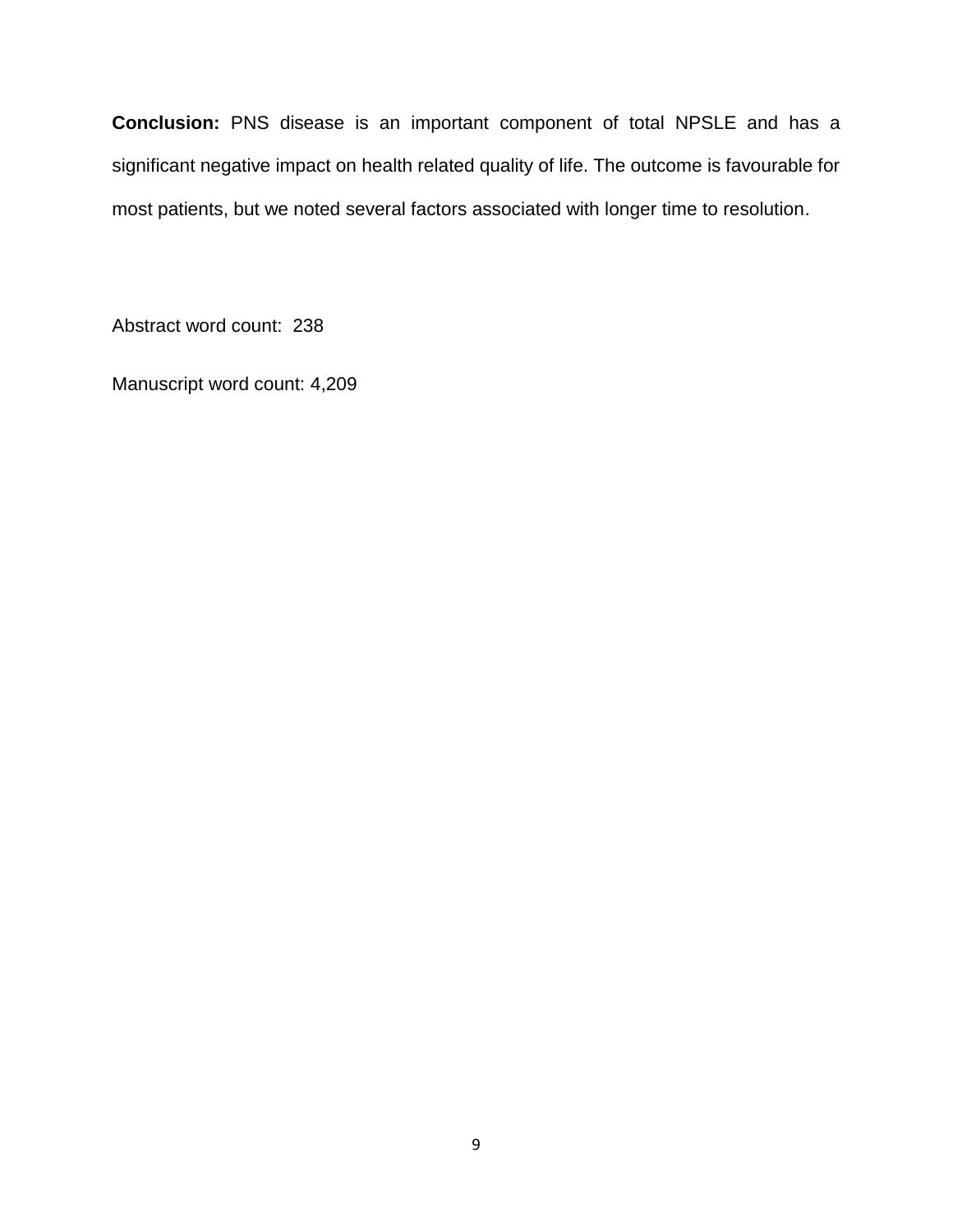Involvement of the nervous system by systemic lupus erythematosus (SLE) presents clinically as a variety of neurological and psychiatric features, collectively referred to as neuropsychiatric SLE (NPSLE). Approximately one-third of NP events are directly attributable to SLE and occur in 21% of SLE patients in the first 6.6 years of their disease [\(1\)](#page-26-0). Central nervous system (CNS) involvement accounts for over 90% of events compared to involvement of the peripheral nervous system (PNS) which accounts for most of the other events [\(1\)](#page-26-0). Although there is a large body of work on CNS disease in SLE patients, involvement of the PNS is less well established.

Of the three current classification criteria for SLE [\(2-4\)](#page-26-1) only the Systemic Lupus International Collaborating Clinics (SLICC) criteria include PNS events as a variable. In the American College of Rheumatology (ACR) case definitions for NPSLE [\(5\)](#page-26-2), seven of 19 manifestations affect the PNS. The aim of the present study was to determine the frequency, characteristics, clinical and autoantibody associations and outcomes assessed by physicians and patients of these seven PNS manifestations in a large, multiethnic/racial, prospective, inception cohort of SLE patients.

## **Patients and Methods**

**Research study network:** The study was conducted by the Systemic Lupus International Collaborating Clinics (SLICC) [\(6\)](#page-26-3), a network of 52 investigators at 43 academic centers in 16 countries. From 1999 to 2011, a cohort of recently-diagnosed SLE patients was recruited from 31 SLICC sites in Europe, Asia, and North America. Data were collected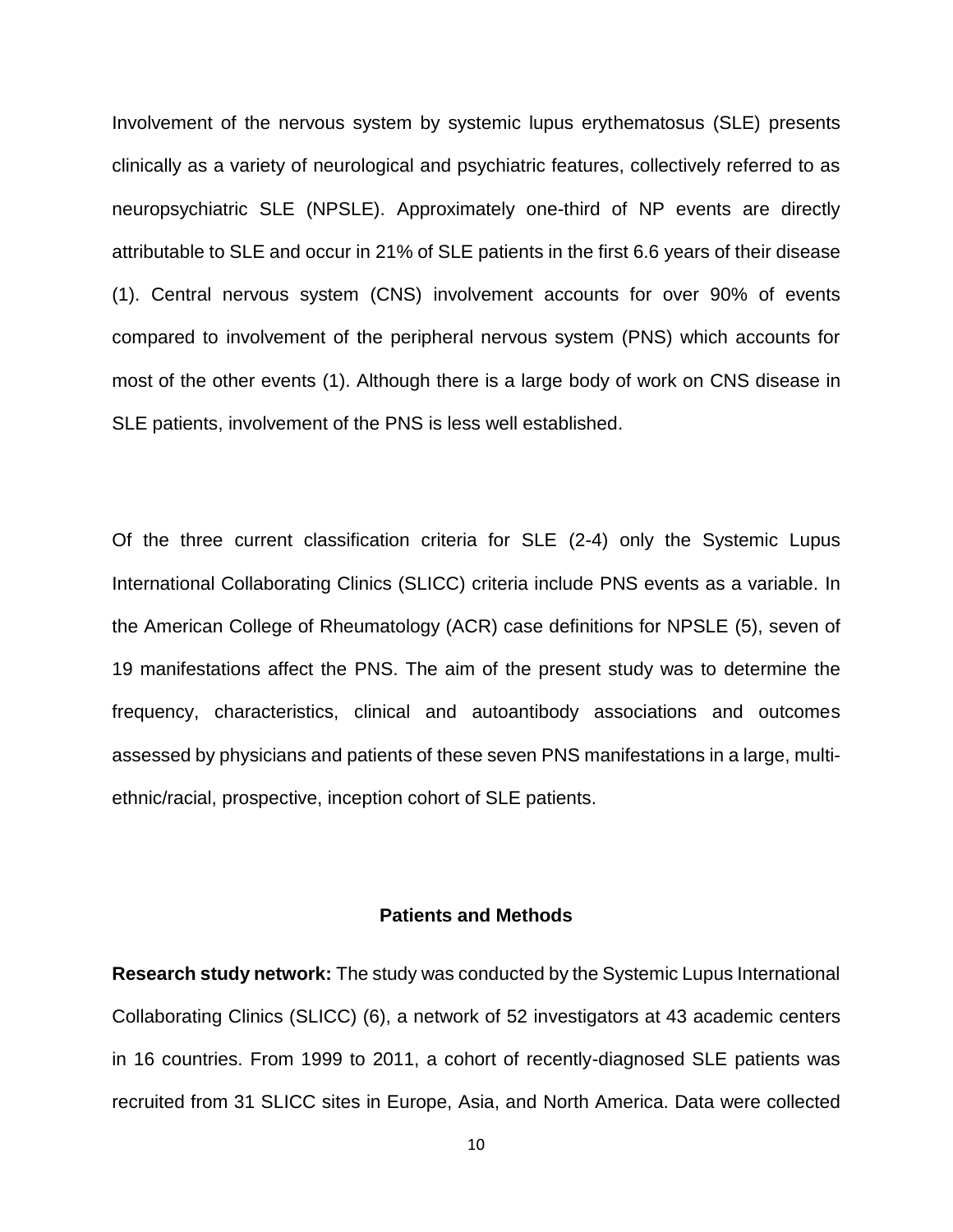per protocol at enrollment and annually, submitted to the coordinating centers in Toronto, Ontario and Halifax, Nova Scotia, Canada and entered into a centralized Access database. Appropriate procedures ensured data quality, management and security. The Nova Scotia Health Authority central zone Research Ethics Board, Halifax, and each of the participating centers' institutional research ethics review boards approved the study.

**Patients:** Patients fulfilled the revised ACR SLE classification criteria for SLE [\(2\)](#page-26-1), the date of which was used as the date of diagnosis, and provided written informed consent. Enrollment was permitted up to 15 months following the diagnosis. Demographic variables, education and medication history were collected. Lupus-related variables included the SLE Disease Activity Index 2000 (SLEDAI-2K) [\(7\)](#page-26-4) and SLICC/ACR damage index (SDI) [\(8\)](#page-26-5). Routine laboratory testing included hematological, biochemical and immunological variables required to determine SLEDAI-2K and SDI scores.

**Neuropsychiatric (NP) events:** An enrollment window extended from 6 months prior to the diagnosis of SLE up to the actual enrollment date. NP events were characterized within this window using the ACR case definitions for 19 NP syndromes [\(5\)](#page-26-2). These were diagnosed by clinical evaluation supported by investigations, if clinically warranted, as per existing guidelines. Patients were seen annually with a 6-month window around the anticipated assessment date. New NP events and the status of previous NP events since the last study visit were determined at each assessment.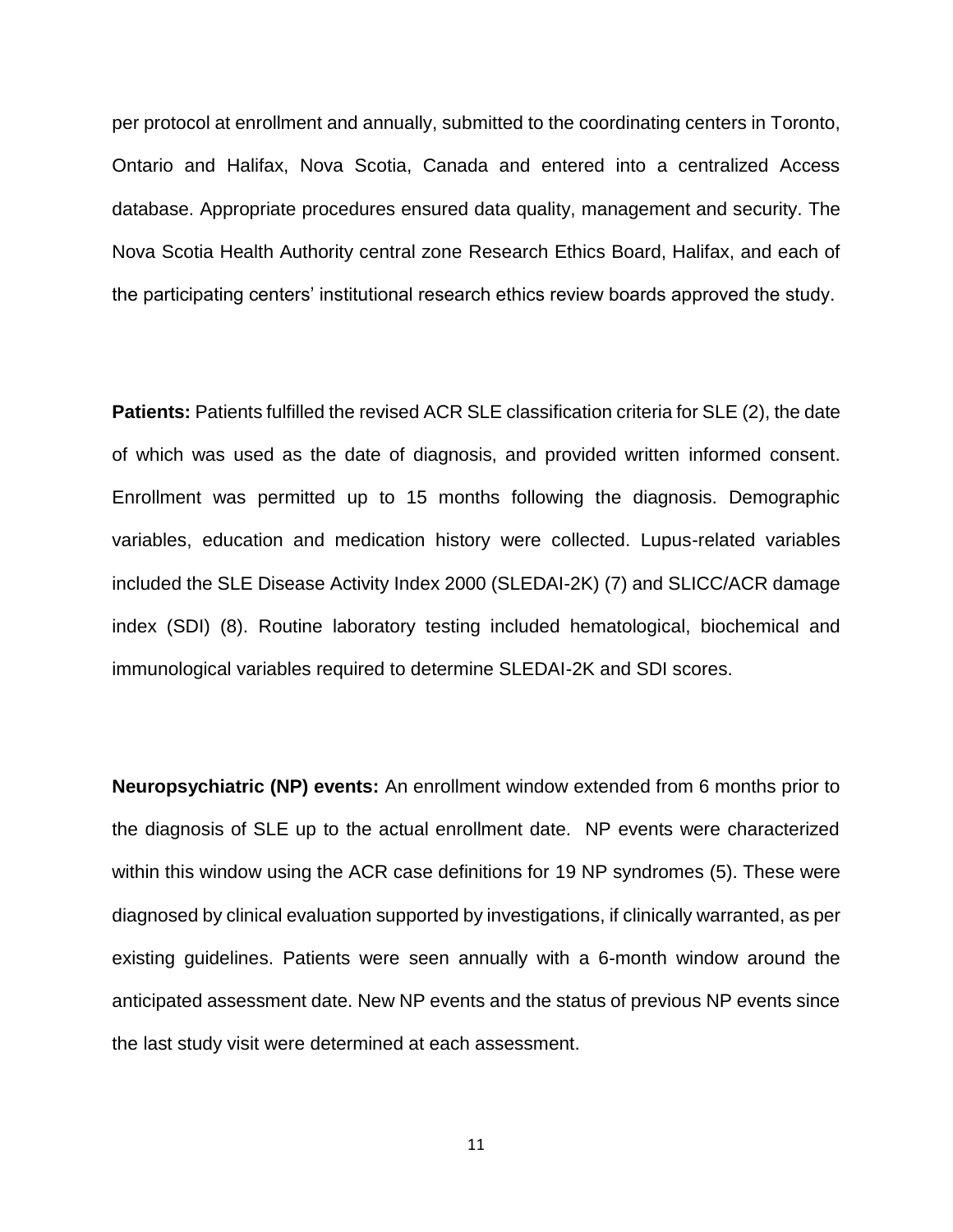The ACR case definitions [\(5\)](#page-26-2) include seven types of PNS disease: (i) peripheral neuropathy; (ii) cranial neuropathy; (iii) mononeuropathy single or multiplex; (iv) plexopathy; (v) autonomic neuropathy; (vi) acute inflammatory demyelinating polyradiculoneuropathy (Guillain-Barré syndrome) and (vii) myasthenia gravis. In view of the low frequency of the latter 4 types of PNS disease, they were not included in the detailed analyses that was restricted to peripheral neuropathy, mononeuropathy and cranial neuropathy. Recurring PNS and other NP events within the enrollment window or within each follow-up assessment period were recorded once. The date of the first such episode was taken as the onset of the event.

**Attribution of NP events:** In keeping with other publications on NP events within the SLICC NPSLE inception cohort, the same decision rules were used to determine the attribution of all NP events [\(9,](#page-26-6) [10\)](#page-26-7). Factors considered in the decision rules included: (i) temporal onset of NP event(s) in relation to the diagnosis of SLE; (ii) concurrent non-SLE factor(s), such as potential causes ("exclusions") or contributing factors ("associations") for each NP syndrome in the glossary for the ACR case definitions of NP events[\(5\)](#page-26-2); and (iii) "common" NP events which are frequent in normal population controls as described by Ainiala et al [\(11\)](#page-26-8). These include isolated headaches, anxiety, mild depression (mood disorders failing to meet criteria for "major depressive-like episodes"), mild cognitive impairment (deficits in less than three of the eight specified cognitive domains) and peripheral neuropathy without electrophysiological confirmation. Two attribution decision rules of different stringency (models A and B) were used [\(9,](#page-26-6) [10\)](#page-26-7).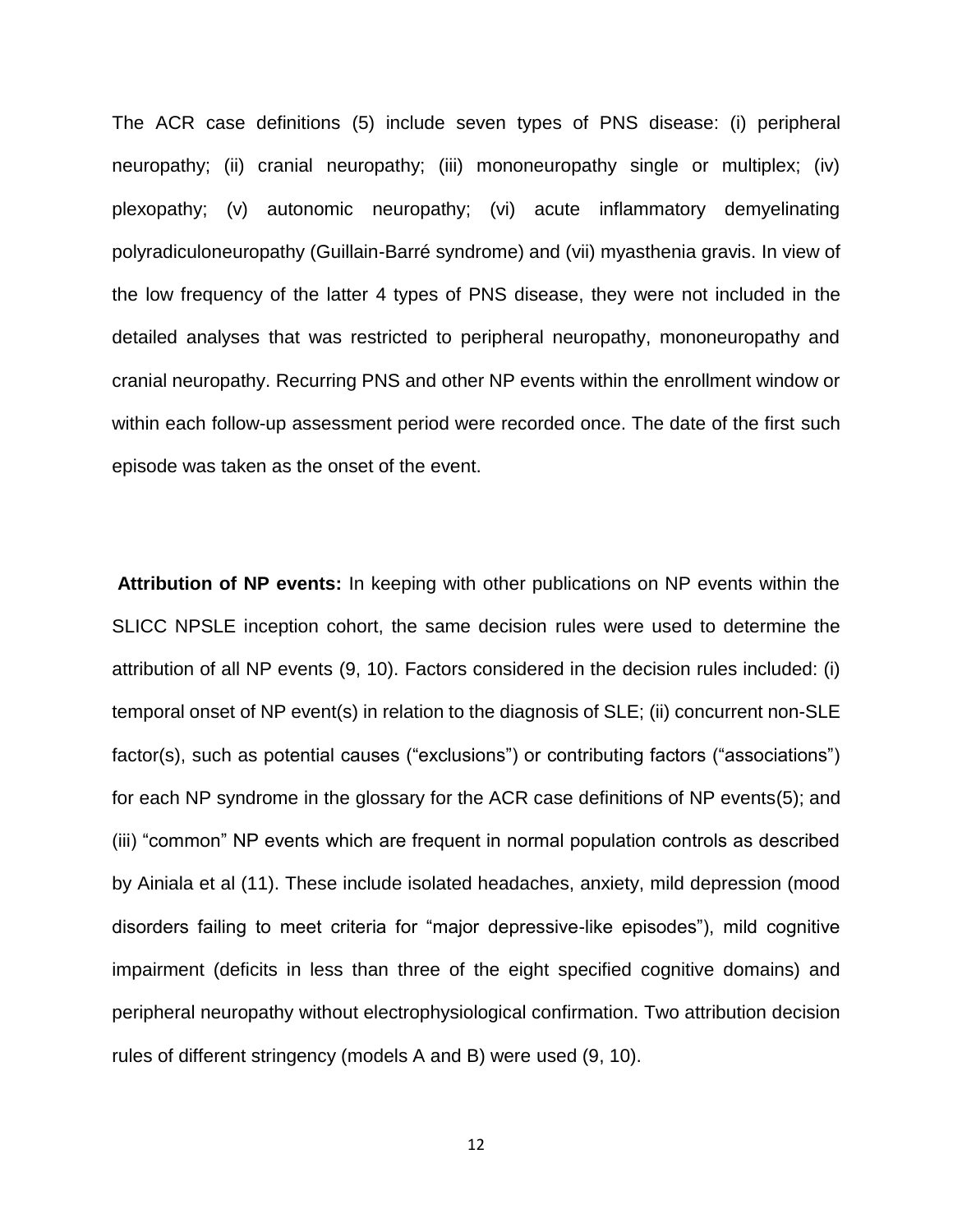*Attribution Model A:* NP events which had their onset within the enrollment window or subsequently and had no "exclusions" or "associations" and were not one of the NP events identified by Ainiala [\(11\)](#page-26-8) were attributed to SLE.

**Attribution Model B:** NP events which had their onset within 10 years of the diagnosis of SLE and were still present within the enrollment window or onset at a later date and had no "exclusions" and were not one of the NP events identified by Ainiala [\(11\)](#page-26-8) were attributed to SLE.

NP events that fulfilled criteria for model A (most stringent) or for model B (least stringent) were attributed to SLE. By definition, all NP events attributed to SLE using model A were included in the NP events using model B. Those events which did not fulfill these criteria were classified as a non-SLE NP event.

**Outcome of PNS events:** A physician generated 7-point Likert scale was completed at each follow-up assessment and compared the change in PNS events between onset and follow-up (1=patient demise, 2=much worse, 3=worse, 4=no change, 5=improved, 6=much improved, 7=resolved) [\(12\)](#page-26-9). A patient generated SF-36 questionnaire was completed at each assessment and provided eight subscales and the mental (MCS) and physical (PCS) component summary scores [\(12,](#page-26-9) [13\)](#page-26-10); these were not available to physicians at the time of their assessments.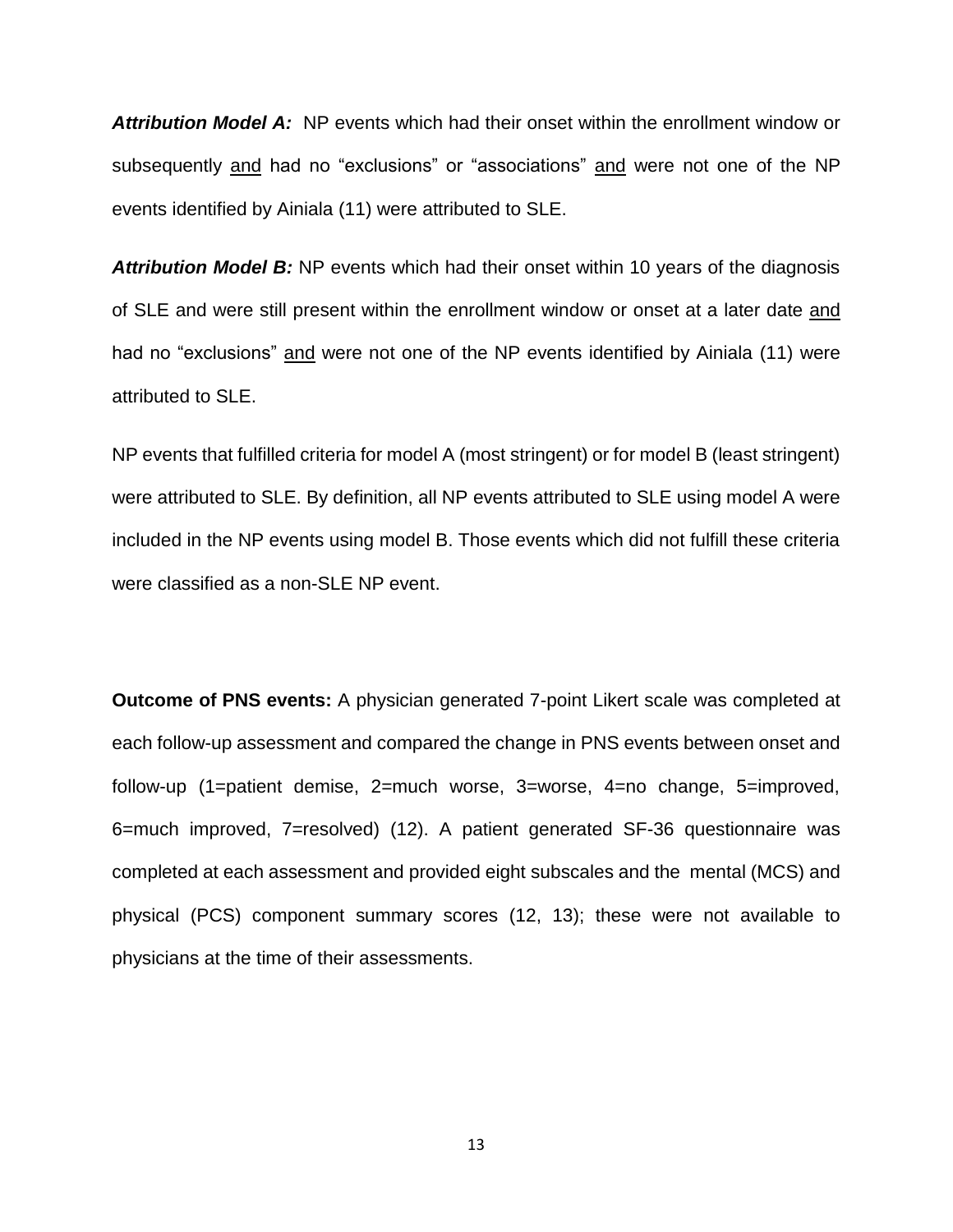**Autoantibodies:** Lupus anticoagulant (LAC), IgG anticardiolipin, anti-β<sup>2</sup> glycoprotein-I, anti-ribosomal P (anti-P) and anti-NR2 glutamate receptor antibodies were measured at the Oklahoma Medical Research Foundation, USA [\(14-17\)](#page-26-11).

**Statistical analysis:** The Kaplan-Meier method was used to estimate cumulative incidence for first and recurrent PNS events and the probability of not resolving neuropathy over time. We used Cox regression to examine the risk of first SLE neuropathy (either peripheral neuropathy, mononeuropathy or cranial neuropathy attributed by model B). Hazard ratios (HR) and 95% confidence intervals (CI) were calculated. Due to sparse data, logistic regression with generalized estimating equations (GEE) estimation was used to analyze grouped Likert scale outcomes (≥5 vs. ≤4) for unresolved SLE neuropathies. Cox regression was also used for analyzing the time to resolution as it examines how quickly the neuropathy events resolved while the analysis of the Likert scale outcome examines the probability of being improved (if not resolved) at a specific time point. Covariates examined included sex, race/ethnicity, SLICC sites, post-secondary education, number of ACR criteria at enrollment, age at SLE diagnosis, presence/absence of autoantibodies at baseline and, as time varying variables updated at each assessment, SDI (without NP variables), other concurrent NP events, age at SLE diagnosis, disease duration (in years), SLEDAI-2K (without NP variables, standardized by taking (x-4)/4)), presence/absence of autoantibodies at follow-up assessments and medication use since last assessment (corticosteroids, antimalarials, immunosuppressants, anticoagulants). For analyses of the physician-assessed outcomes of neuropathy, history of SLE neuropathy prior to the onset of the current event, SLE-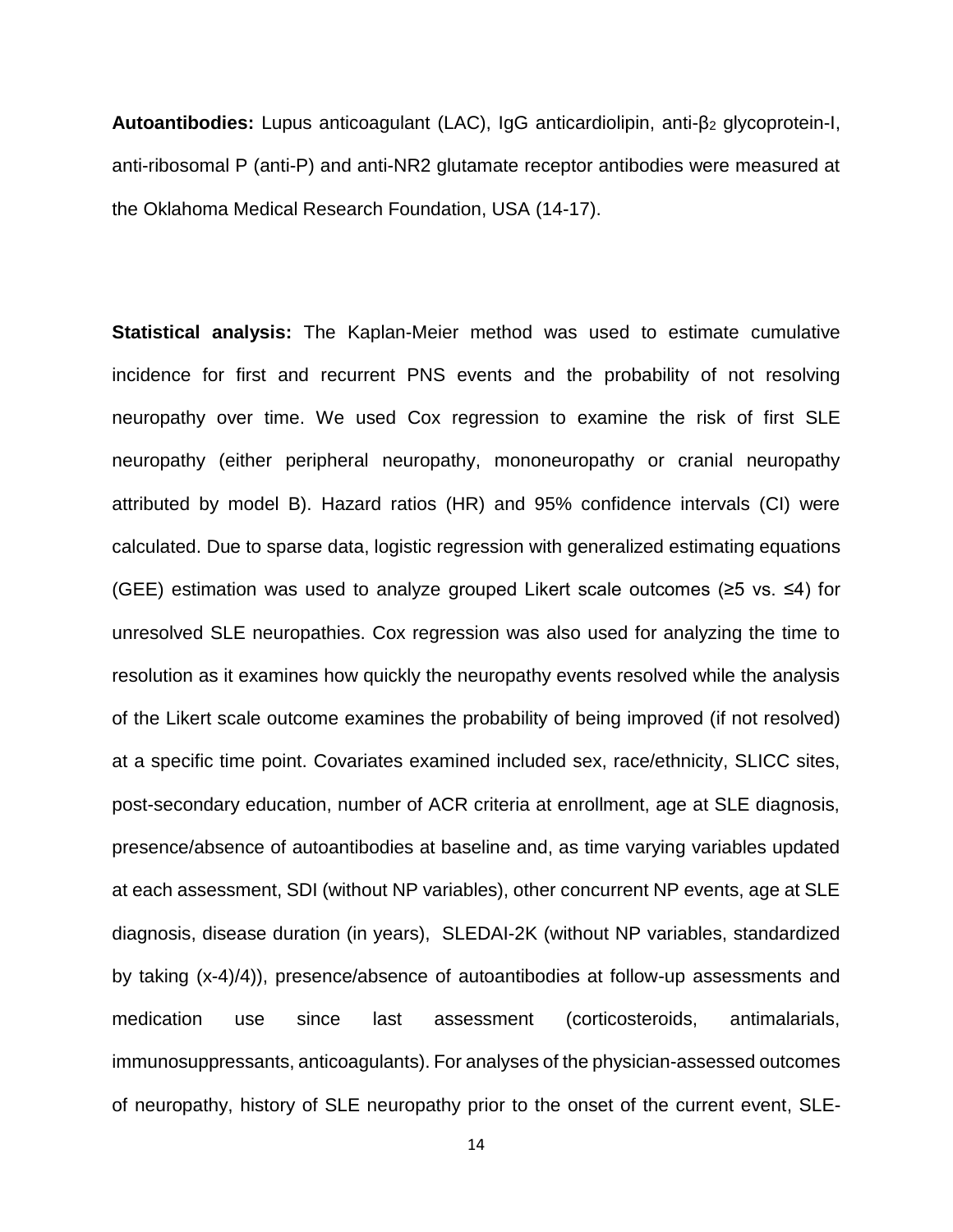attribution, and sub-types of neuropathies were also examined. For analyses of longitudinal SF-36 summary scores, linear regression with GEE estimation allowed for correlation of observations within patients and adjustment variables include time/visit, sex, age at SLE diagnosis, race/ethnicity/location, education, SLEDAI-2K and SDI scores (without NP variables), corticosteroids, antimalarials and immunosuppressant use since last assessment.

### **Results**

**Patients:** 1,827 patients were recruited between October 1999 and December 2011, from centers in the United States [n=540 (29.5%)], Europe [n=477 (26.1%)], Canada [n=418 (22.9%)], Mexico [n=223 (12.2%)] and Asia [n=169 (9.3%)] (Table 1). The number of patient assessments varied from 1 to 19 with a mean follow-up of 7.6±4.6 years and final assessment follow-up in September 2017.

**Neuropsychiatric (NP) manifestations:** NP events (≥1) occurred in 955/1,827 (52.3%) patients and 493/1827 (27.0%) had  $\geq$  2 events over the study period. There were 1910 unique NP events, encompassing all 19 NP syndromes in the ACR case definitions [\(5\)](#page-26-2). The proportion of NP events attributed to SLE varied from 17.9% (attribution model A) to 31.0% (attribution model B) and occurred in 13.5% (model A) to 21.2% (model B) of patients. Of the 1910 unique NP events, 1749 (91.6%) involved the CNS and 161 (8.4%) the PNS [\(5\)](#page-26-2). The classification of events into diffuse and focal was 1479 (77.4%) and 431 (22.6%) respectively [\(10\)](#page-26-7).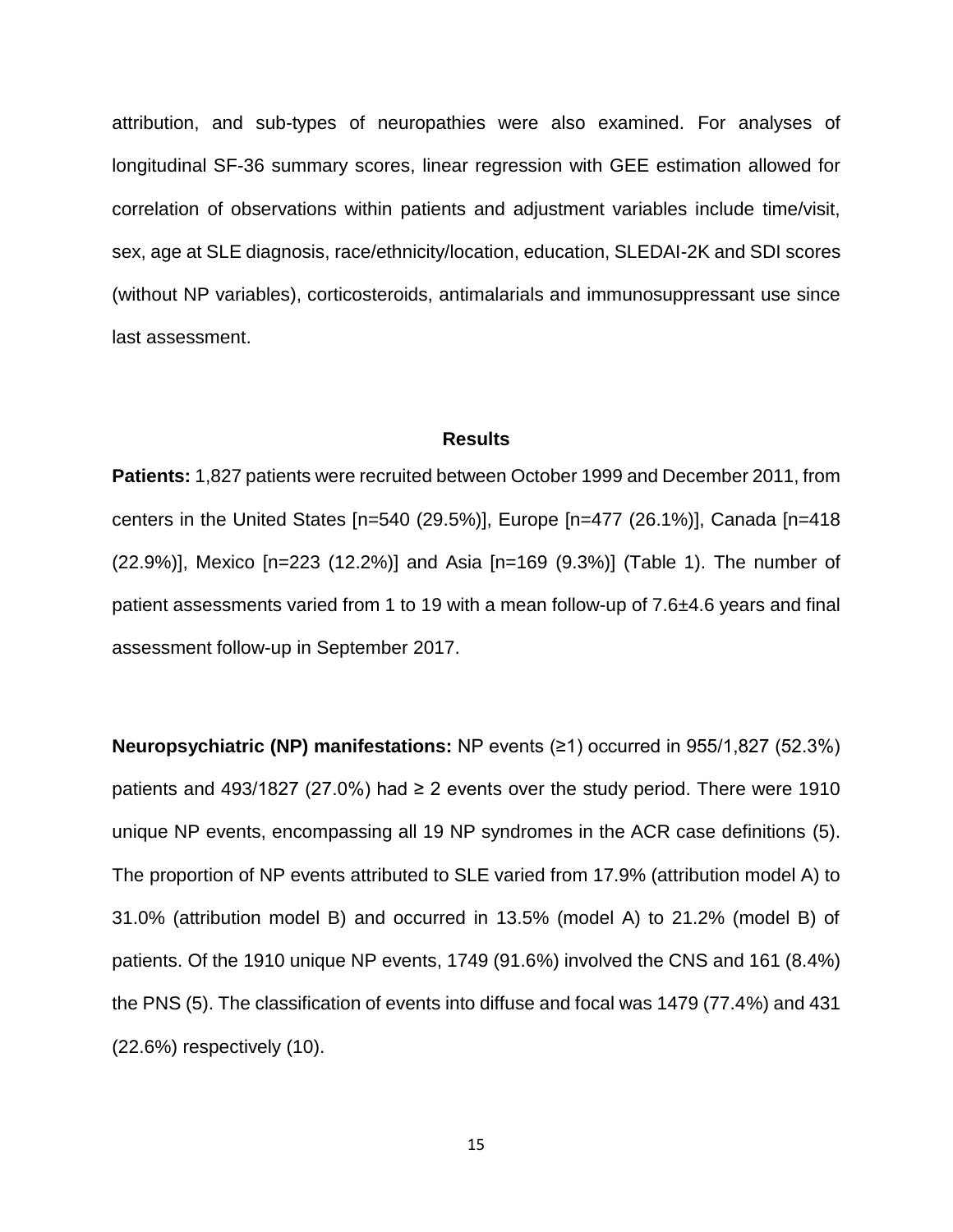**Peripheral nervous system manifestations:** There were 161 PNS events in 139/1,827 (7.6%) patients (Table 2). Fifty-four of the 161 (33.5%) PNS events were identified at the enrollment visit (13 preceded the diagnosis of SLE by up to 4 months) and the remainder presented over the ensuing follow-up. The most frequent events were peripheral neuropathy [66/161 (41.0%)], mononeuropathy [44/161 (27.3%)] of which 17/44 (38.6%) were multiplex, and cranial neuropathy [39/161 (24.2%)]; there were few patients in the remaining categories: autonomic neuropathy [4/161 (2.5%)], myasthenia gravis [3/161 (1.9%)], acute inflammatory demyelinating polyradiculoneuropathy (Guillain-Barré syndrome) [3/161 (1.9%)] and plexopathy [2/161 (1.2%)]. For the 110 patients with peripheral neuropathy or mononeuropathy who underwent electrophysiological testing [60/110 (54.5%)] the predominant abnormality was axonal damage [25/60 (41.7%)] followed by demyelination [13/60 (21.7%)]. Of the 31 patients with peripheral neuropathy who underwent electrophysiological testing, 5/31 (16.1%) has isolated sensory neuropathy, 3/31 (9.7%) had isolated motor neuropathy and 22/31 (71%) had sensorimotor neuropathy. The most frequent cranial neuropathies were II (32.6%), VIII (27.9%), VII (9.3%), V, VI, IX (all 7%), III (4.7%), I and IV (both 2.3%). Eighty-eight of the 161 (54.7%) events in 80/139 (57.6%) patients were attributed to SLE using model A, and 118/161 (73.3%) events in 104/139 (74.8%) patients were attributed to SLE using model B attribution rules. Using model B, the majority of neuropathies were attributed to SLE, with the exception of peripheral neuropathies of which 36/66 (54.5%) were attributed to the non-SLE category. In 34/36 (94.4%) of these cases, electrophysiological studies were not done which precluded attributing the neuropathy to SLE as per the attribution rules.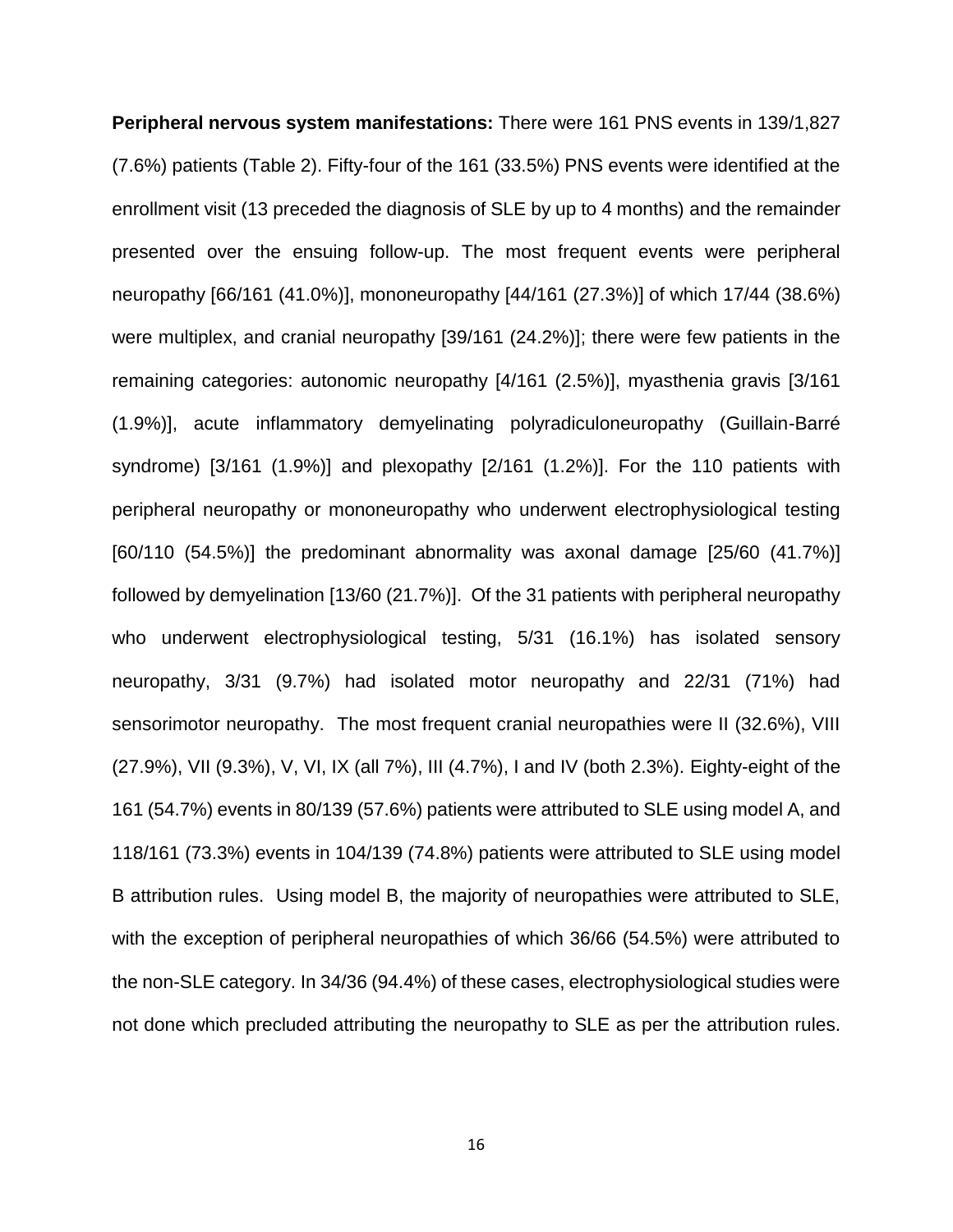An alternative cause for the peripheral neuropathy was identified in only eight cases (hypothyroidism in six and vitamin deficiency in two).

The estimated cumulative incidence of any PNS event regardless of attribution was 8.8% [95%CI (7.3%, 10.3%)] and for those attributed to SLE (model B attribution rule) after 10 years was 6.5% [95%CI (5.2%, 7.8%)] (see Figure 1 for rates of specific neuropathy types). In patients with a previous SLE attributed PNS event, the estimate of recurrence at 5 years after the initial PNS event was 11.7% [95%CI (4.6%, 18.4%)]. The incidence rate of first SLE PNS event was 7.4/1000 person years and the incidence of recurrence was 18.2/1000 person years.

**Clinical and laboratory associations with peripheral nervous system disease attributed to SLE:** Using Cox regression we looked for associations with the risk of the first episode of either peripheral neuropathy, mononeuropathy or cranial neuropathy attributed to SLE using attribution model B. There were insufficient numbers of the other neuropathies to perform this and subsequent analyses. Univariate analysis revealed a negative association [HR (95%CI)] with Asian race/ethnicity [0.40 (0.18, 0.88)] and postsecondary education [0.65, (0.43, 0.98)] and a positive association with other concurrent central [2.96 (1.66, 5.26] or diffuse [2.58 (1.25, 5.33)] NP events (cerebrovascular disease, cognitive dysfunction, psychosis) attributed to SLE. There was no association between neuropathy and any of the autoantibodies examined. Multivariate analyses, which included these variables, indicated similar trends (Asian race/ethnicity [0.42 ( 0.19,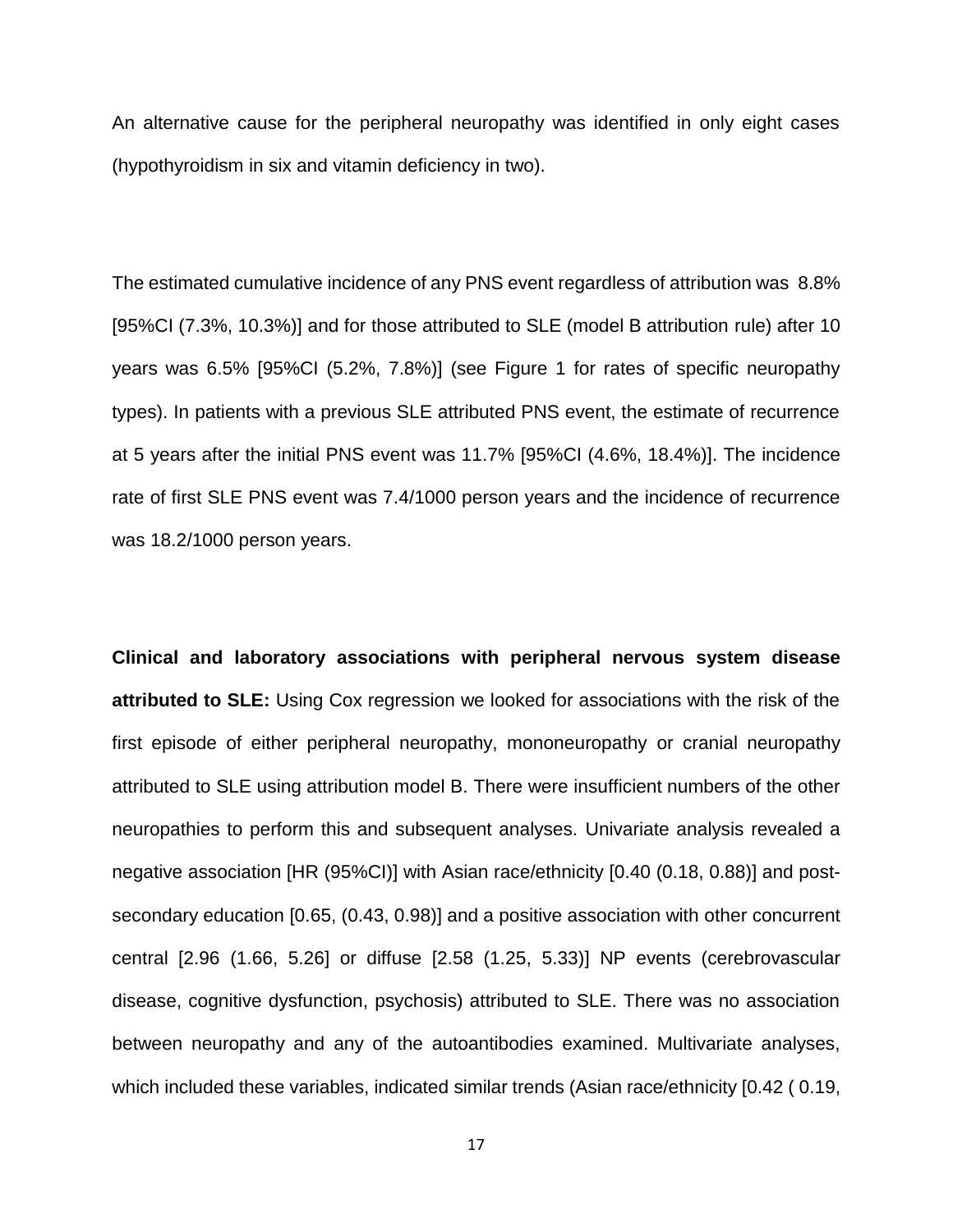0.93)]; secondary education: [0.69 (0.45, 1.04)]; other concurrent NP events attributed to SLE [2.74 (1.49, 5.03)], but the effect of secondary education had slightly wider confidence interval.

**Clinical outcome of PNS events:** Of 149 neuropathies (peripheral, mono and cranial) 76 (51.0%) were resolved by the end of study (27 peripheral, 23 mono and 26 cranial neuropathies). Figure 2 (upper panel) illustrates the probability of these neuropathies not resolving over time. For the total group the estimated probability at 10 years was 37.2% (27.6%, 50.0%); for peripheral neuropathy it was 42.6% [95% CI (25.4%, 71.6%)]; for mononeuropathy it was 28.6% (14.1%, 58.0%); for cranial neuropathy it was 30.4% (18.5%, 49.8%); and for the total group it was 37.2% (27.6%, 50.0%). Although the probability of resolution was comparable for all three types of neuropathy, the time to reach resolution was most rapid for cranial neuropathy, followed by mononeuropathy and peripheral neuropathy.

In univariate Cox regression analyses, resolution times [HR (95%CI)] were negatively associated with history of neuropathy prior to the onset of the current neuropathy [0.38 (0.16, 0.88)], older age at SLE diagnosis [0.75 (0.58, 0.96), and peripheral neuropathy versus cranial neuropathy [HR: 0.44 (0.24, 0.80)] and mononeuropathy [HR 0.67 (0.41, 1.08)], 2 degree of freedom test, p=0.027. These suggest that history of neuropathy, older age at SLE diagnosis, and peripheral versus cranial neuropathy and possibly mononeuropathy were all factors indicating longer time to resolution. In multivariate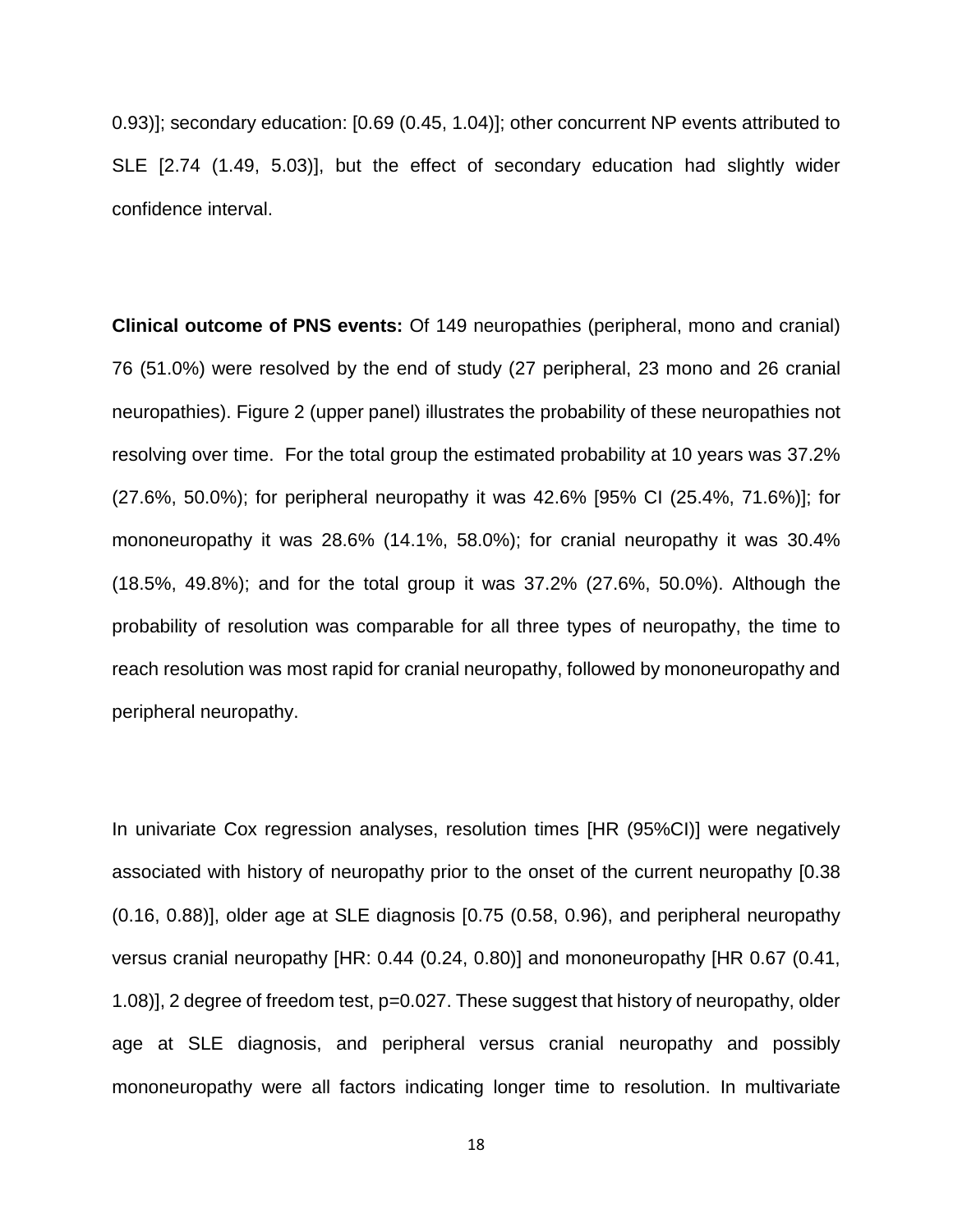analyses, we noted persistent negative associations between time to resolution and history of neuropathy [0.38 (0.16, 0.90)], older age at SLE diagnosis [0.76 (0.60, 0.98)], and for peripheral neuropathy versus cranial neuropathy [HR: 0.45 (0.25, 0.82) and versus mononeuropathy [HR: 0.74 (0.44, 1.22)], 2 degree of freedom test, p=0.034. The multivariate analyses also suggested longer time to resolution with higher SLEDAI-2K (excluding NP variables) scores [HR for an increase of 4 in SLEDAI: 0.71 (0.51, 0.99)].

Figure 2 (lower panel) summarizes the distribution of maximum and minimum Likert scale scores indicating physician assessment of outcome neuropathies during follow-up. The highest Likert scale scores over the duration of follow-up are shifted to the right indicating improvement and this is most pronounced for cranial neuropathies (right). In univariate analyses, lower probabilities of improvement in unresolved neuropathies at a specific time point since onset [odds ratio (95%CI)] were associated with history of neuropathy [0.45 (0.29, 0.69)], US sites [vs. European sites 0.40 (0.84, 0.95)], longer disease duration prior to onset of neuropathy [- 0.90 (0.83, 0.99)], presence of anti-NR2 antibodies at enrollment [0.18 (0.03, 0.91))]. The associations with geographical region (global test p-value  $=0.05$ ), longer disease duration prior to onset of neuropathy ( $p= 0.011$ ), and for those patients with antibody measurements available, the presence of anti-NR2 antibodies at enrollment (p=0.008) remained in the multivariate analyses.

**Health-Related Quality of Life and PNS events:** The association between grouped peripheral neuropathy, mononeuropathy or cranial neuropathy and SF-36 summary and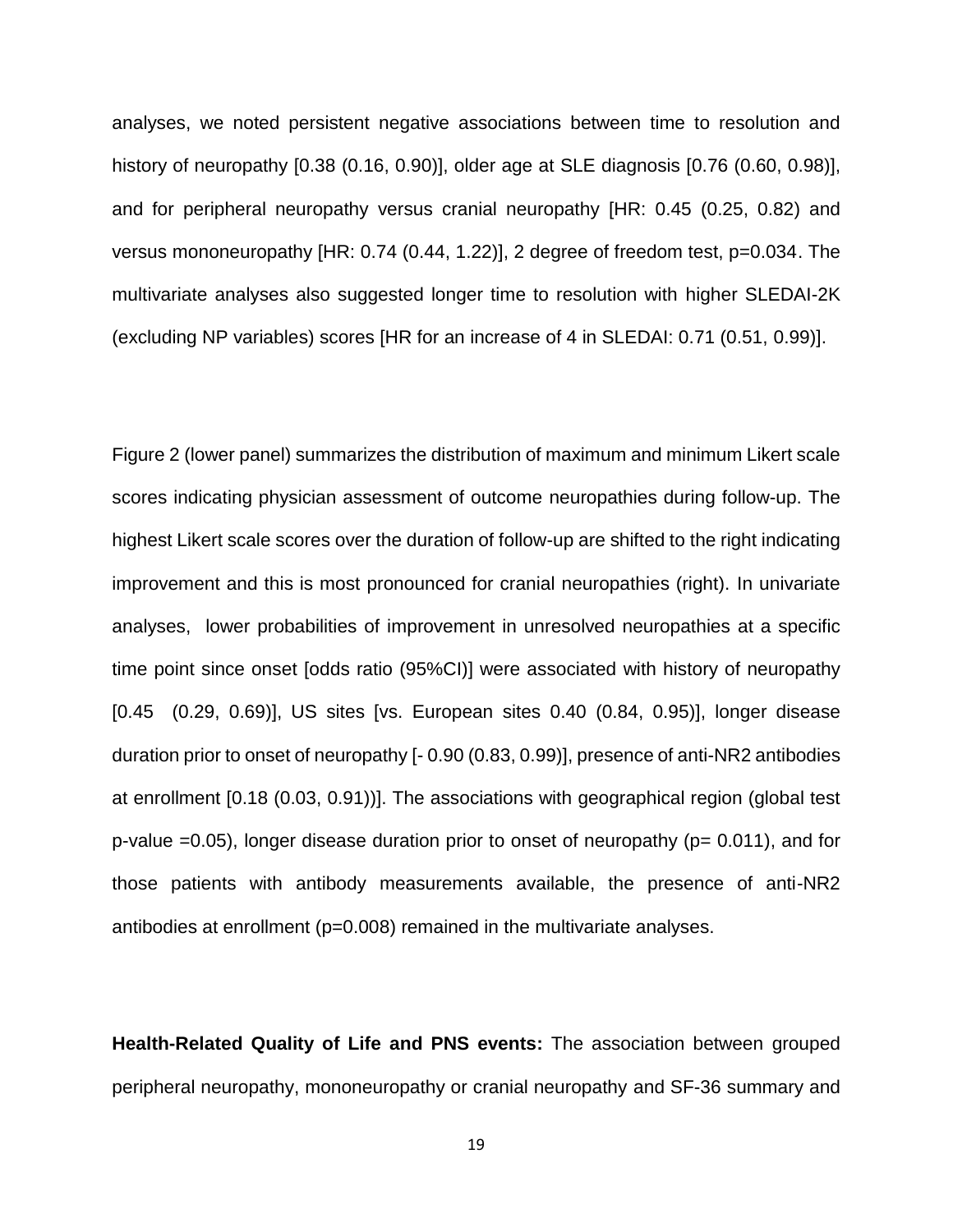sub-scale scores is illustrated in Figure 3 using data in the following three groups of patients over time: (i) any neuropathy events which occurred at or prior to the study assessment; (ii): any NP event other than a neuropathy event occurring at or prior to the study assessment; (iii) patients who never had any NP event up to the study assessment. Once assigned, each patient retained the same group membership throughout follow-up until they had a new or subsequent NP event which could trigger a change in group assignment. Utilizing scores from all assessments the lowest mean (SD) PCS score occurred in patients with neuropathies [38.9 (12.3)] compared to patients with other NP events [40.8 (11.7)] and patients without NP events [44.1 (10.9)] [overall p<0.001 after adjustment for covariates]. Similar but less marked differences in mean (SD) MCS scores were seen with the same group assignment [46.0 (12.0) vs 44.9 (12.2) vs 48.9 (10.7)] (overall p<0.0001 after adjustments). For both PCS and MCS scores there were significant differences between groups (i) and (iii) (p<0.0001 and p=0.0008, respectively) but not between groups (i) and (ii) (p>0.05) after adjustments. The group differences in PCS and MCS scores over time (Figure 3) persisted for 10 years of follow-up (global pvalues for group effects <0.0001 after adjustments). Utilizing scores from all assessments the mean group differences in individual SF-36 subscale scores in the same three groups of patients (Figure 3), indicated that at least six of eight self-reported health domains were lower in patients with SLE neuropathy compared to the other two groups.

The change in patient self-report HRQoL following physician determined resolution of peripheral neuropathy, mononeuropathy or cranial neuropathy was examined by comparing SF-36 scores in the following groups of patients (Figure 4): (i) active peripheral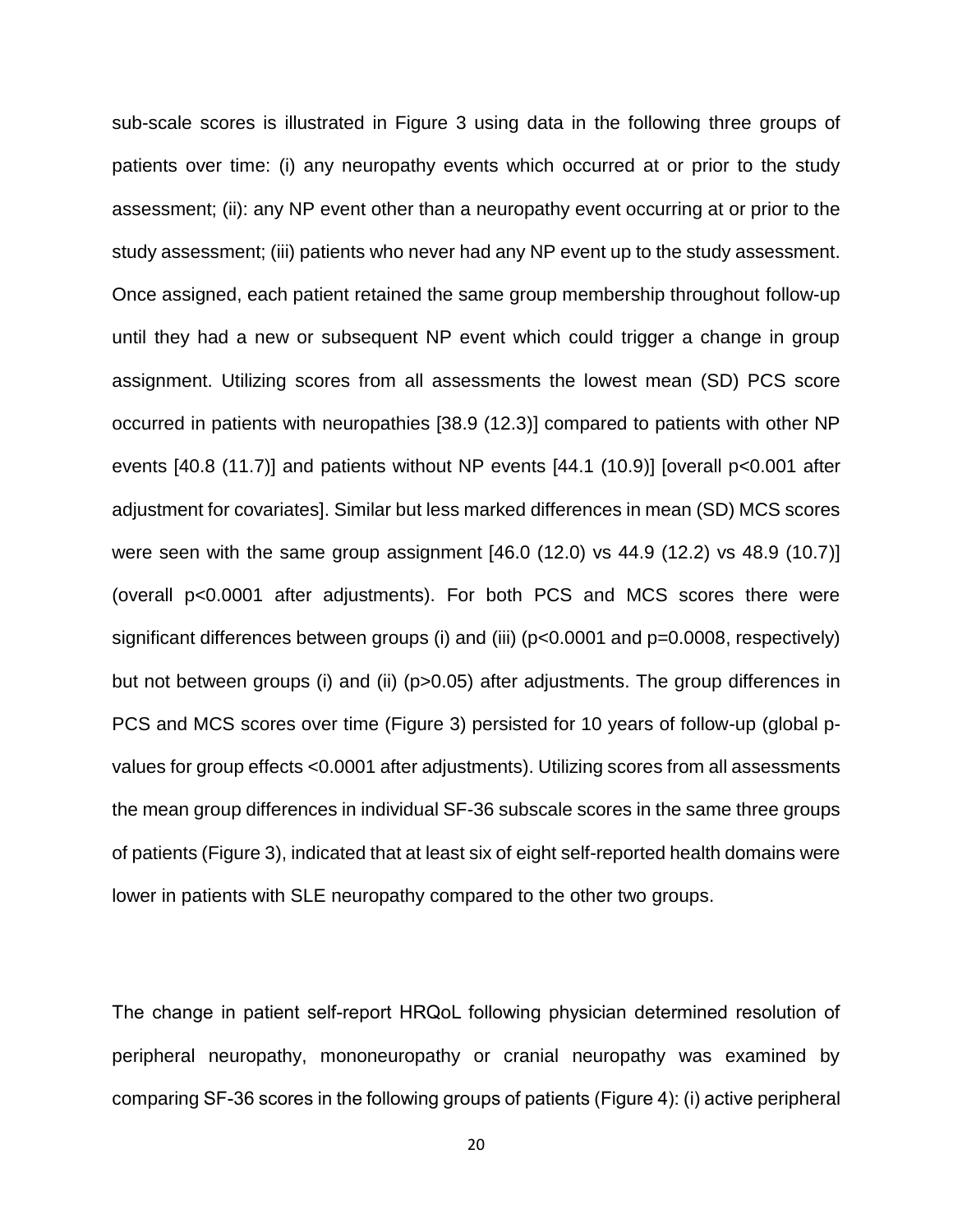neuropathy; (ii) resolved peripheral neuropathy; (iii) active mononeuropathy; (iv) resolved mononeuropathy; (v) active cranial neuropathy; (vi) resolved cranial neuropathy; (vii) any active NP event other than peripheral neuropathy, mononeuropathy or cranial neuropathy; (viii) any resolved NP event other than peripheral neuropathy, mononeuropathy or cranial neuropathy; (ix) patients who never had any NP event. Due to the small number of unique patients for some groups, adjustments for other variables were not performed in the linear regression with GEE estimation. In parallel with physician determined resolution, there was a clinically and statistically significant improvement in PCS scores for peripheral and mononeuropathies and a similar improvement in MCS scores for peripheral neuropathies. These changes were similar to that seen in patients with other non-neuropathy NP events and the final PCS and MCS scores were similar to those reported by patients who never had an NP event.

### **Discussion**

The focus of the current study was PNS disease in a large international inception cohort of patients in the first decade following the diagnosis of SLE. PNS manifestations in SLE were confirmed to be uncommon (7.6% of patients) and of the seven ACR case definitions for PNS disease in NPSLE, only peripheral neuropathy (41.0% of PNS events), mononeuropathy (27.3% of PNS events) and cranial neuropathy (24.2% of PNS events) occurred with notable frequency. Although peripheral neuropathy was frequently attributed to non-SLE causes, this was because 28/66 (42.4%) of these patients did not undergo electrophysiological testing, which precluded attributing the neuropathy to SLE.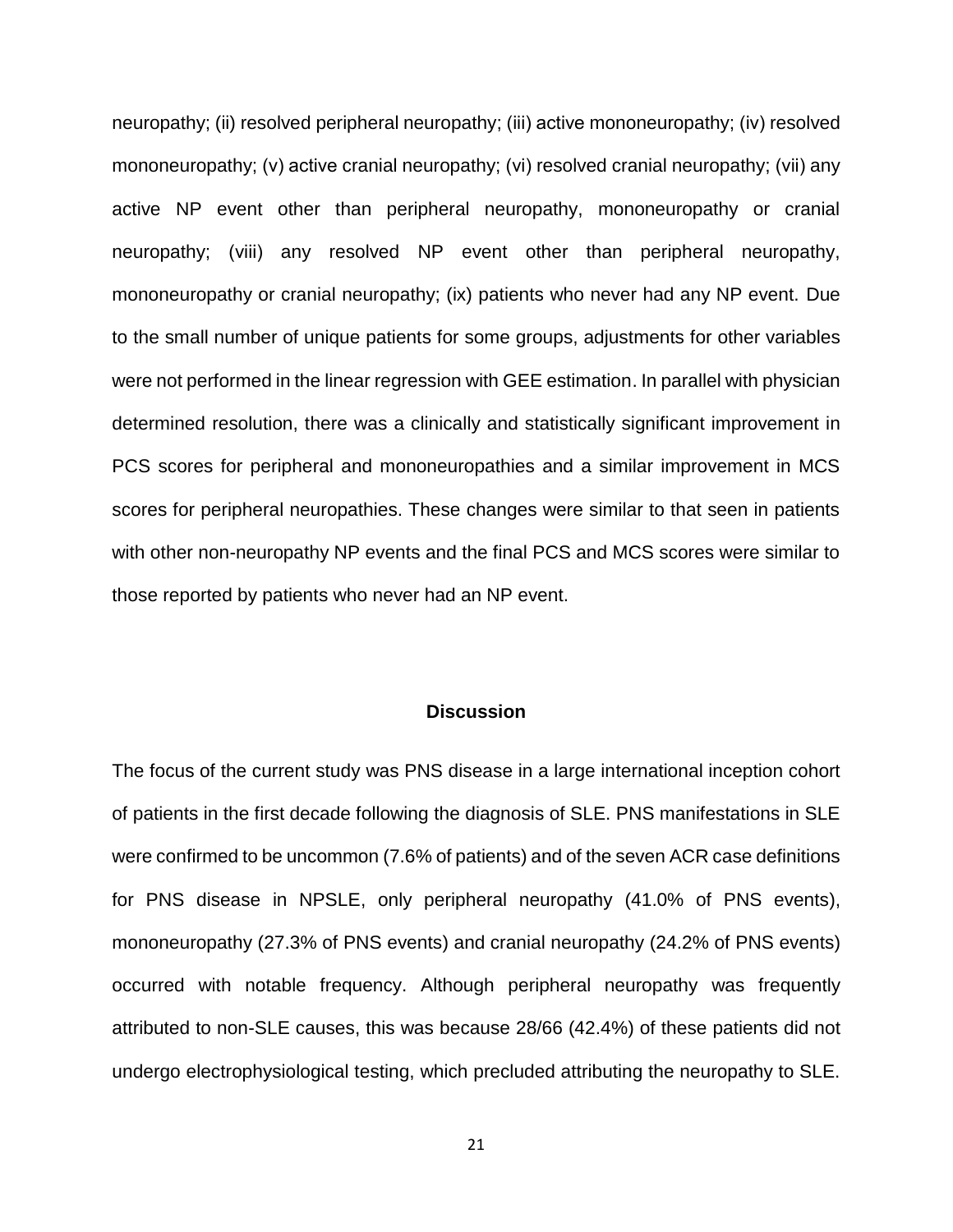In only a minority of cases was an alternative cause for peripheral neuropathy identified and thus we cannot exclude the possibility that many more of the peripheral neuropathies could have been due to SLE. Physician determined outcomes were generally favourable although the speed of resolution differed between the three types of neuropathy and was most rapid for cranial neuropathy. The occurrence of PNS disease was associated with a reduction in patient self-report HRQoL. Following resolution this improved significantly for peripheral and mononeuropathy but not for cranial neuropathy.

Although PNS manifestations are well recognized in SLE patients, the literature consists largely of individual case reports and small case series. There have been three large, single center, prevalent cohort studies of SLE patients [\(18-20\)](#page-27-0) with longitudinal follow-up in one [\(18\)](#page-27-0). Oomatia et al [\(19\)](#page-27-1) reported peripheral neuropathy in 123 (5.9%) of 2,097 patients that was attributed to SLE in 66.7% of cases and associated with lower SLE disease activity and cumulative organ damage. A cross-sectional study by Toledano et al [\(20\)](#page-27-2) utilized the ACR case definitions to characterize PNS disease. Overall, 93 of 524 (17.7%) patients had disease attributed to SLE. The most frequent manifestation was peripheral neuropathy (36.6%), followed by mononeuropathy (23.7%), cranial neuropathy, myasthenia gravis (7.5%, each) and Guillain-Barré syndrome (1.1%). In the most comprehensive study to date by Florica et al [\(18\)](#page-27-0), 207 (14%) of 1533 patients had PNS disease that was attributed to SLE in 60% of cases. Peripheral neuropathy was diagnosed in 56%, cranial neuropathy in 13%, mononeuropathy in 11% and mononeuritis multiplex in 9% of patients with PNS disease. Electrophysiological studies were available in 126 (60.8%) of 207 patients and indicated axonal neuropathy in 70% and demyelination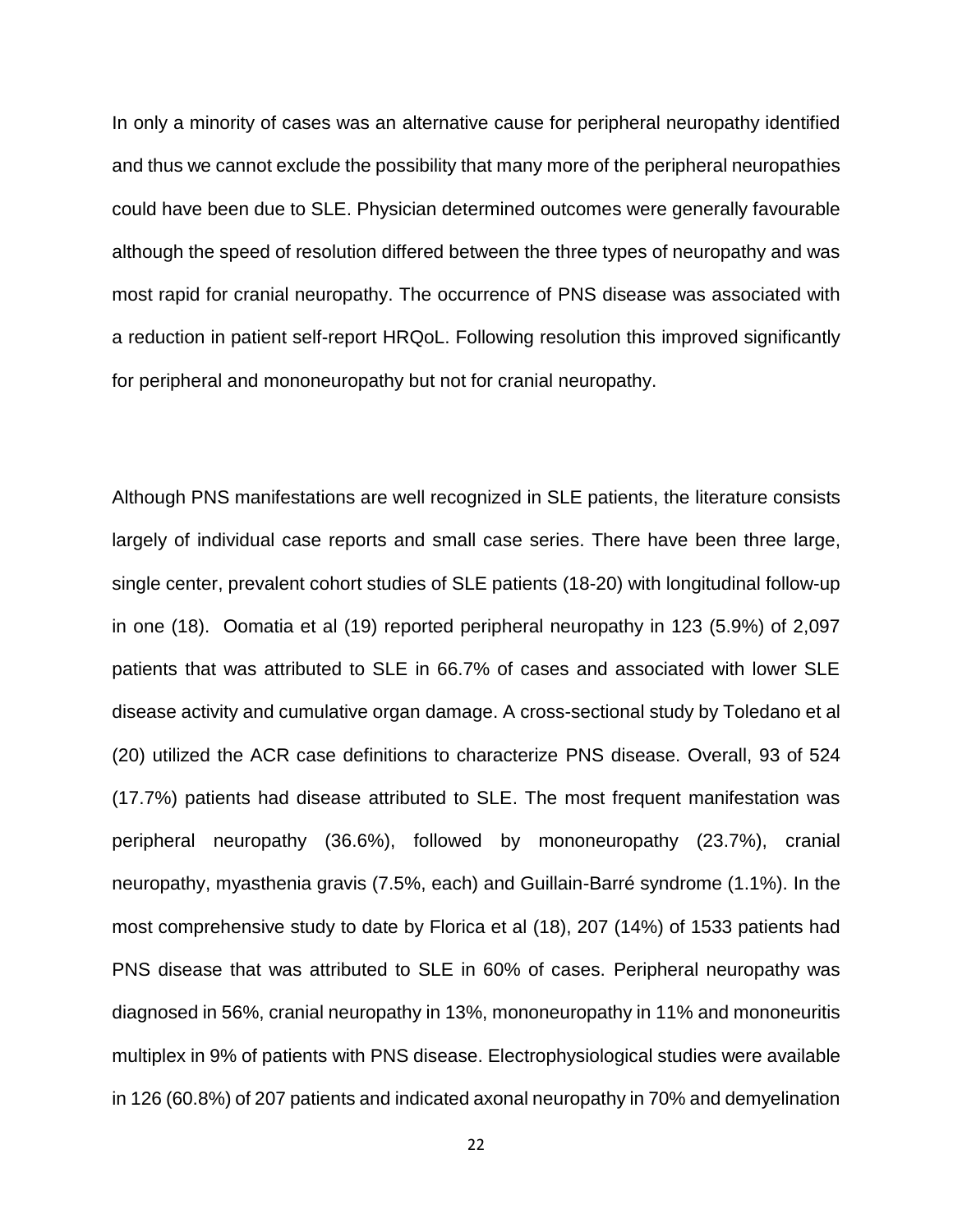in 20% of patients, regardless of attribution to SLE and non-SLE causes. Using a nested case-control design, those with PNS events had significantly more CNS involvement, higher SLE disease activity and lower patient self-report HRQoL compared with patients without PNS events.

The current study supports and expands the findings of previous work. The overall frequency of PNS events (7.6%) in our study was higher than that reported by Oomatia et al [\(19\)](#page-27-1) (5.9%) but lower than that in the other two large cohort studies [\(18,](#page-27-0) [20\)](#page-27-2) (14% and 17.7%. This is to be expected in view of the differences between inception and prevalent disease cohorts. Our findings on the relative frequency of different types of PNS events, as defined by the ACR case definitions, are in alignment with the findings of Florica et al [\(18\)](#page-27-0) and Toledano et al [\(20\)](#page-27-2), as is the proportion of PNS events attributed to SLE [\(18,](#page-27-0) [19\)](#page-27-1). The current study demonstrates that PNS disease increases over time, at least over the first 10 years. This is in contrast to some other NP manifestations [e.g. seizures [\(21\)](#page-27-3), cerebrovascular events [\(22\)](#page-27-4)] and non-NP manifestations of SLE [e.g. nephritis [\(23\)](#page-27-5)] which have a strong predilection to present early in the disease course and frequently as part of the initial presentation of SLE. The outcome of the different PNS manifestations, as determine by physician assessment, indicated a similar degree of improvement and resolution across neuropathy type, although the rate of improvement was most rapid for cranial neuropathies. Factors associated with a slower improvement were older age at SLE diagnosis, longer disease duration at onset of neuropathy, active SLE outside of the nervous system and recurrent PNS events. There was no association between the onset of PNS events and any of the selected panel of autoantibodies,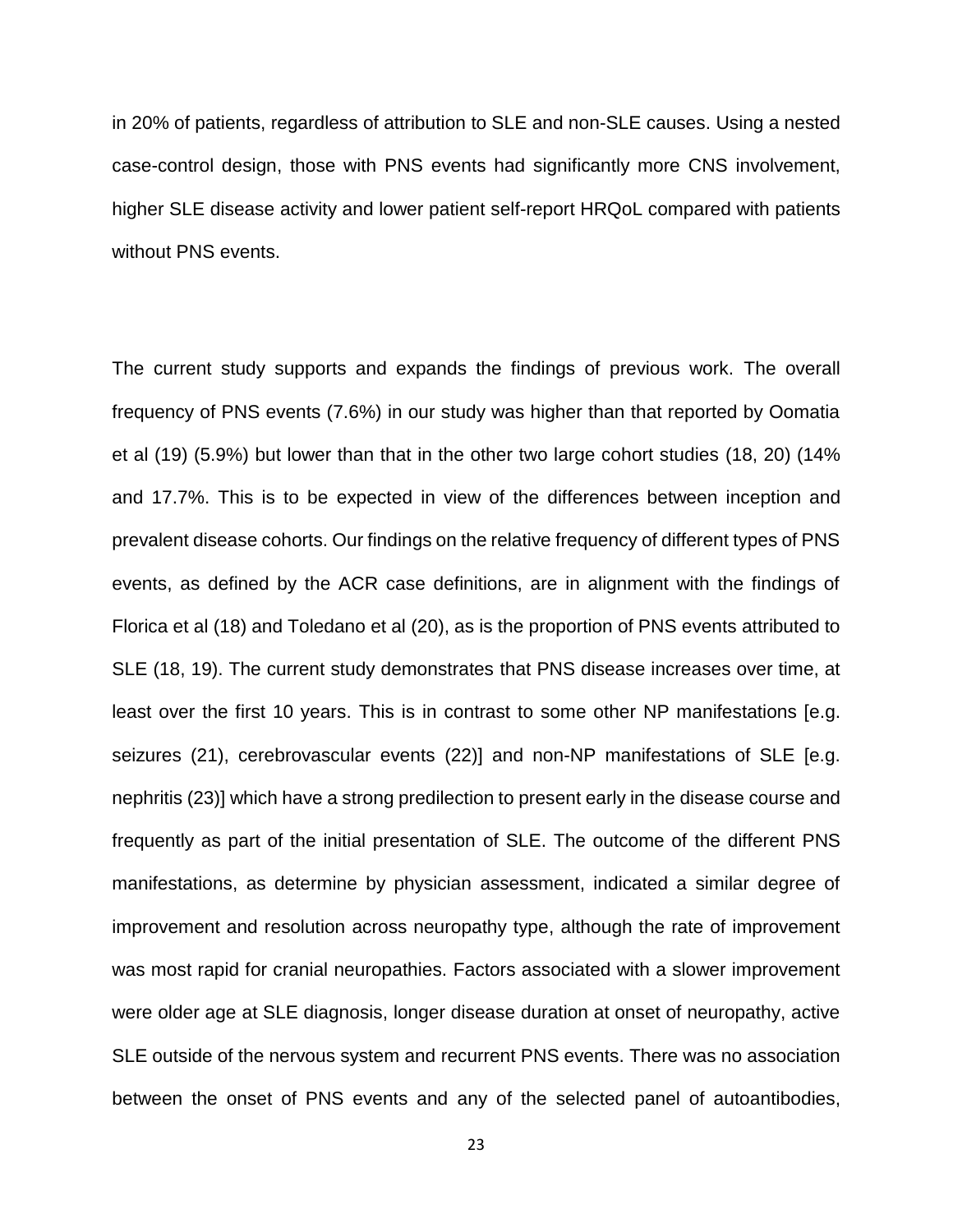including previously reported associations with anti-ribosomal P [\(24\)](#page-27-6) and anticardiolipin antibodies [\(25\)](#page-27-7). The presence of anti-NR2 antibodies was associated with a slower rate of improvement of PNS events which has not previously been reported and requires further study to demonstrate reproducibility and/or plausibility of this result.

One of the goals of our study was to determine the impact of PNS events on patient reported HRQoL, as reflected by SF-36 summary and subscale scores, as this has only been examined in one previous study [\(18\)](#page-27-0). In comparison to patients without NP events, the occurrence of any of the three most frequent neuropathies was associated with a significant reduction in HRQoL which was comparable to that seen with other NP events. As expected, the negative effect on HRQoL was most profound on patient reported physical function although mental function was also impacted. The study by Florica et al [\(18\)](#page-27-0) reported similar findings. We also examined the potential reversibility of low HRQoL by analyzing the change in SF-36 summary scores in patients who had a physician determined resolution of neuropathy. There were statistically significant and clinically meaningful improvements in HRQoL scores reported by patients who had resolution of peripheral neuropathy and mononeuropathy but not for cranial neuropathy. Baseline PCS scores, generated at the first annual assessment following the onset of the NP event, were better for patients with cranial neuropathy than for the other neuropathies and thus had less potential to improve. Due to the rapid improvement in cranial neuropathies (figure 2), the first of SF-36 summary scores following their onset were not adversely affected as occured in patients with peripheral neuropathy and mononeuropathy, both of which had a slower recovery (figure 2). Discrepancy between physician and patient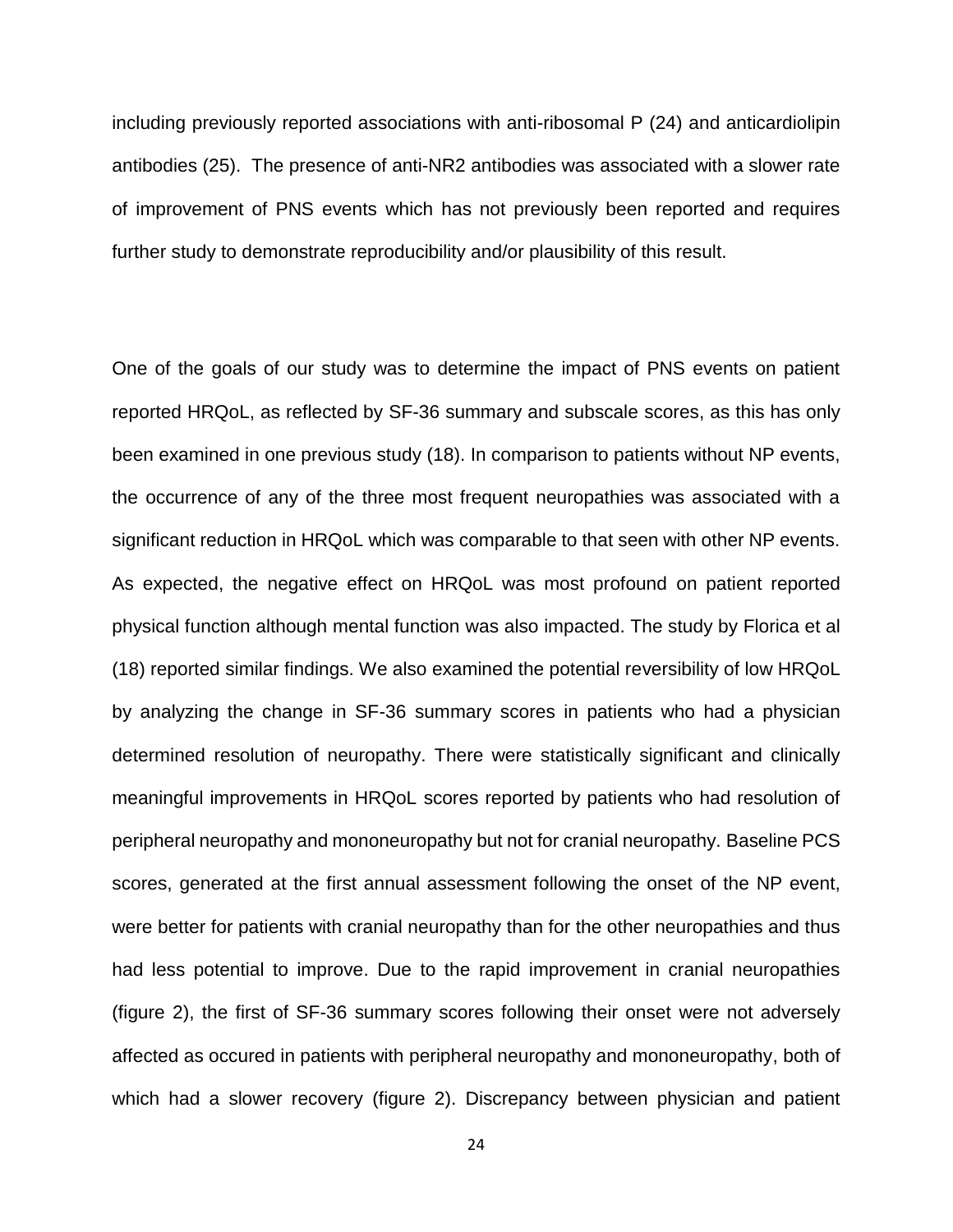reported outcomes has been seen in other SLE outcomes [\(22,](#page-27-4) [26\)](#page-27-8). This emphasizes the importance of capturing both physician and patient perspectives on the potential benefit of an intervention, be it in the treatment of individual patients or in the context of clinical trials.

There are some limitations to the current study. First, specialized investigations such as nerve conduction studies and test batteries for autonomic dysfunction [\(27\)](#page-27-9) were not routinely performed on all patients but left to the discretion of individual investigators. Likely, the universal application of such investigations would have detected additional PNS abnormalities. However, our research protocol more accurately reflects what is done in clinical practice which was a deliberate strategy of our study. Furthermore, these investigations would not have helped to determine causal attribution for neuropathies [\(18\)](#page-27-0) Second, the unavailability of autoantibody data for some patients and restriction to a panel of autoantibodies more suited to CNS disease may have limited our ability to fully assess the role of autoantibodies in the pathogenesis of PNS events. For example, some studies have reported associations with anti-Sm [\(28\)](#page-27-10) and anti-Ro [\(29\)](#page-27-11) and with the more specialized anti-ganglioside antibodies [\(30\)](#page-27-12). Third, as this was an observational cohort study, any association between immunosuppressive therapies and outcome of neuropathies was difficult to determine and we could not reliably identify symptomatic neurotropic therapies or the specific indications for their use. Similarly, SLE disease activity and autoantibodies were measured at annual assessments which usually did not coincide precisely with the onset of neuropathies. Finally, although the ACR classification of NPSLE is quite detailed and extensive, the reports of PNS events were not reviewed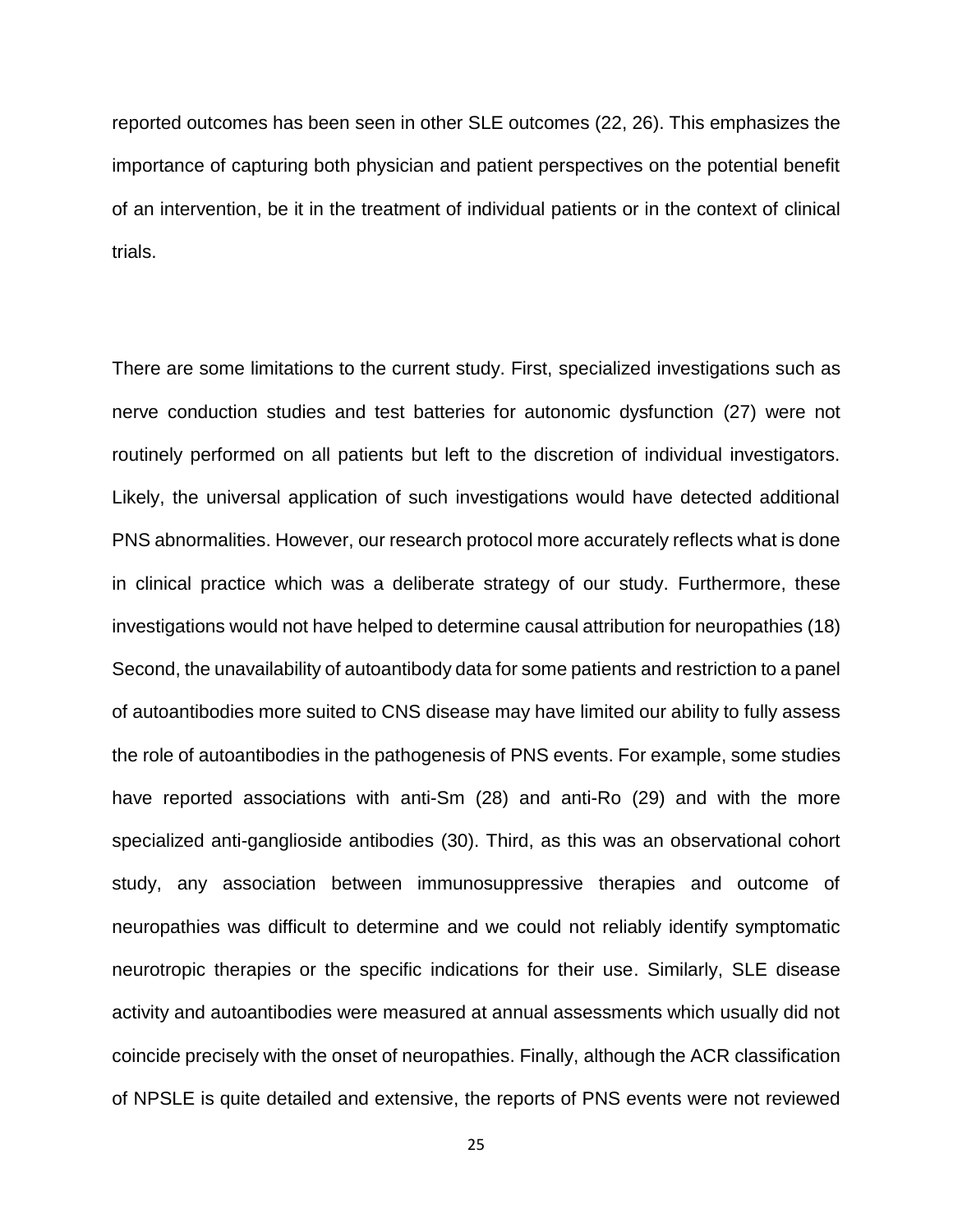centrally by a neurologist and there are PNS disease manifestations described in SLE that are not captured. These include small fiber neuropathy [\(19,](#page-27-1) [31\)](#page-27-13) and chronic inflammatory demyelinating polyradiculoneuropathy [\(32\)](#page-27-14). The former could account for some of the peripheral sensory neuropathies in patients with normal electrophysiological testing and both entities should be considered in any revision of the ACR case definitions.

There are also many strengths to our study. These include a large disease inception cohort of SLE patients, the long-term prospective study design using a standardized protocol for data collection and the identification of all PNS events with application of decision rules for determination of attribution. Overall, the results of our study provide a comprehensive overview of the frequency and characteristics of PNS disease in SLE patients, the impact on HRQoL and the outcome with current treatment modalities for SLE. The findings provide a benchmark for the assessment of future treatment modalities.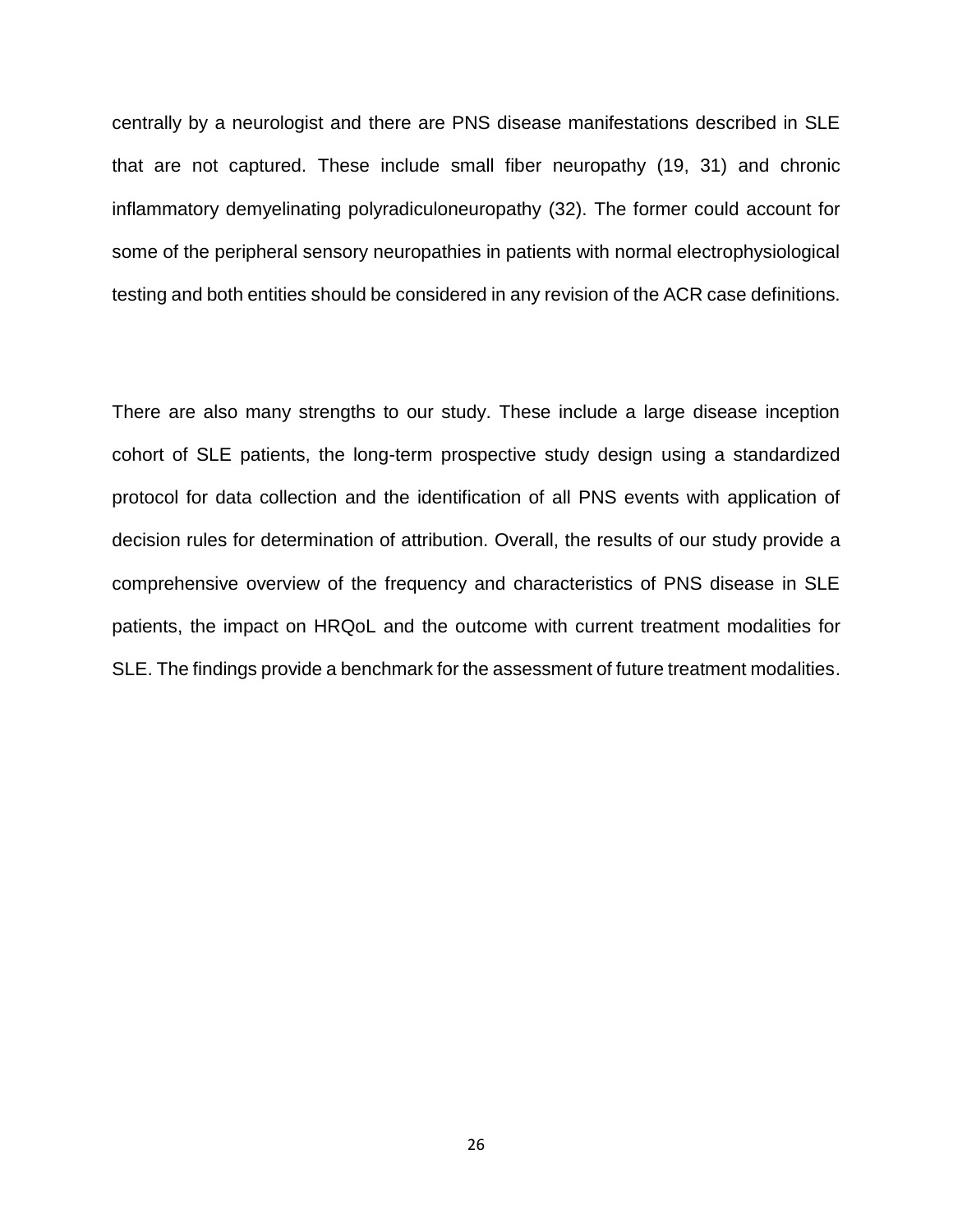## **References**

- <span id="page-26-0"></span>1. Hanly JG, Li Q, Su L, Urowitz MB, Gordon C, Bae SC, et al. Cerebrovascular Events in Systemic Lupus Erythematosus. Arthritis Care Res (Hoboken). 2018.
- <span id="page-26-1"></span>2. Hochberg MC**.** Updating the American College of Rheumatology revised criteria for the classification of systemic lupus erythematosus. Arthritis Rheum. 1997;40(9):1725.
- 3. Petri M, Orbai AM, Alarcon GS, Gordon C, Merrill JT, Fortin PR, et al. Derivation and validation of the Systemic Lupus International Collaborating Clinics classification criteria for systemic lupus erythematosus. Arthritis Rheum. 2012;64(8):2677-86.
- 4. Schmajuk G, Hoyer BF, Aringer M, Johnson SR, Daikh DI, Dorner T, et al. Multicenter Delphi Exercise to Identify Important Key Items for Classifying Systemic Lupus Erythematosus. Arthritis Care Res (Hoboken). 2018;70(10):1488-94.
- <span id="page-26-2"></span>5. The American College of Rheumatology nomenclature and case definitions for neuropsychiatric lupus syndromes. Arthritis Rheum. 1999;42(4):599-608.
- <span id="page-26-3"></span>6. Isenberg D, Ramsey-Goldman R**.** Systemic Lupus International Collaborating Group--onwards and upwards? Lupus. 2006;15(9):606-7.
- <span id="page-26-4"></span>7. Gladman DD, Ibanez D, Urowitz MB**.** Systemic lupus erythematosus disease activity index 2000. J Rheumatol. 2002;29(2):288-91.
- <span id="page-26-5"></span>8. Gladman D, Ginzler E, Goldsmith C, Fortin P, Liang M, Urowitz M, et al. The development and initial validation of the Systemic Lupus International Collaborating Clinics/American College of Rheumatology damage index for systemic lupus erythematosus. Arthritis Rheum. 1996;39(3):363-9.
- <span id="page-26-6"></span>9. Hanly JG, Urowitz MB, Sanchez-Guerrero J, Bae SC, Gordon C, Wallace DJ, et al. Neuropsychiatric events at the time of diagnosis of systemic lupus erythematosus: an international inception cohort study. Arthritis Rheum. 2007;56(1):265-73.
- <span id="page-26-7"></span>10. Hanly JG, Urowitz MB, Su L, Sanchez-Guerrero J, Bae SC, Gordon C, et al. Short-term outcome of neuropsychiatric events in systemic lupus erythematosus upon enrollment into an international inception cohort study. Arthritis Rheum. 2008;59(5):721-9.
- <span id="page-26-8"></span>11. Ainiala H, Hietaharju A, Loukkola J, Peltola J, Korpela M, Metsanoja R, et al. Validity of the new American College of Rheumatology criteria for neuropsychiatric lupus syndromes: a populationbased evaluation. Arthritis Rheum. 2001;45(5):419-23.
- <span id="page-26-9"></span>12. Hanly JG, Urowitz MB, Jackson D, Bae SC, Gordon C, Wallace DJ, et al. SF-36 summary and subscale scores are reliable outcomes of neuropsychiatric events in systemic lupus erythematosus. Ann Rheum Dis. 2011;70(6):961-7.
- <span id="page-26-10"></span>13. Thumboo J, Fong KY, Ng TP, Leong KH, Feng PH, Thio ST, et al. Validation of the MOS SF-36 for quality of life assessment of patients with systemic lupus erythematosus in Singapore. J Rheumatol. 1999;26(1):97-102.
- <span id="page-26-11"></span>14. Merrill JT, Zhang HW, Shen C, Butman BT, Jeffries EP, Lahita RG, et al. Enhancement of protein S anticoagulant function by beta2-glycoprotein I, a major target antigen of antiphospholipid antibodies: beta2-glycoprotein I interferes with binding of protein S to its plasma inhibitor, C4bbinding protein. Thromb Haemost. 1999;81(5):748-57.
- 15. Merrill JT, Shen C, Gugnani M, Lahita RG, Mongey AB**.** High prevalence of antiphospholipid antibodies in patients taking procainamide. J Rheumatol. 1997;24(6):1083-8.
- 16. Erkan D, Zhang HW, Shriky RC, Merrill JT**.** Dual antibody reactivity to beta2-glycoprotein I and protein S: increased association with thrombotic events in the antiphospholipid syndrome. Lupus. 2002;11(4):215-20.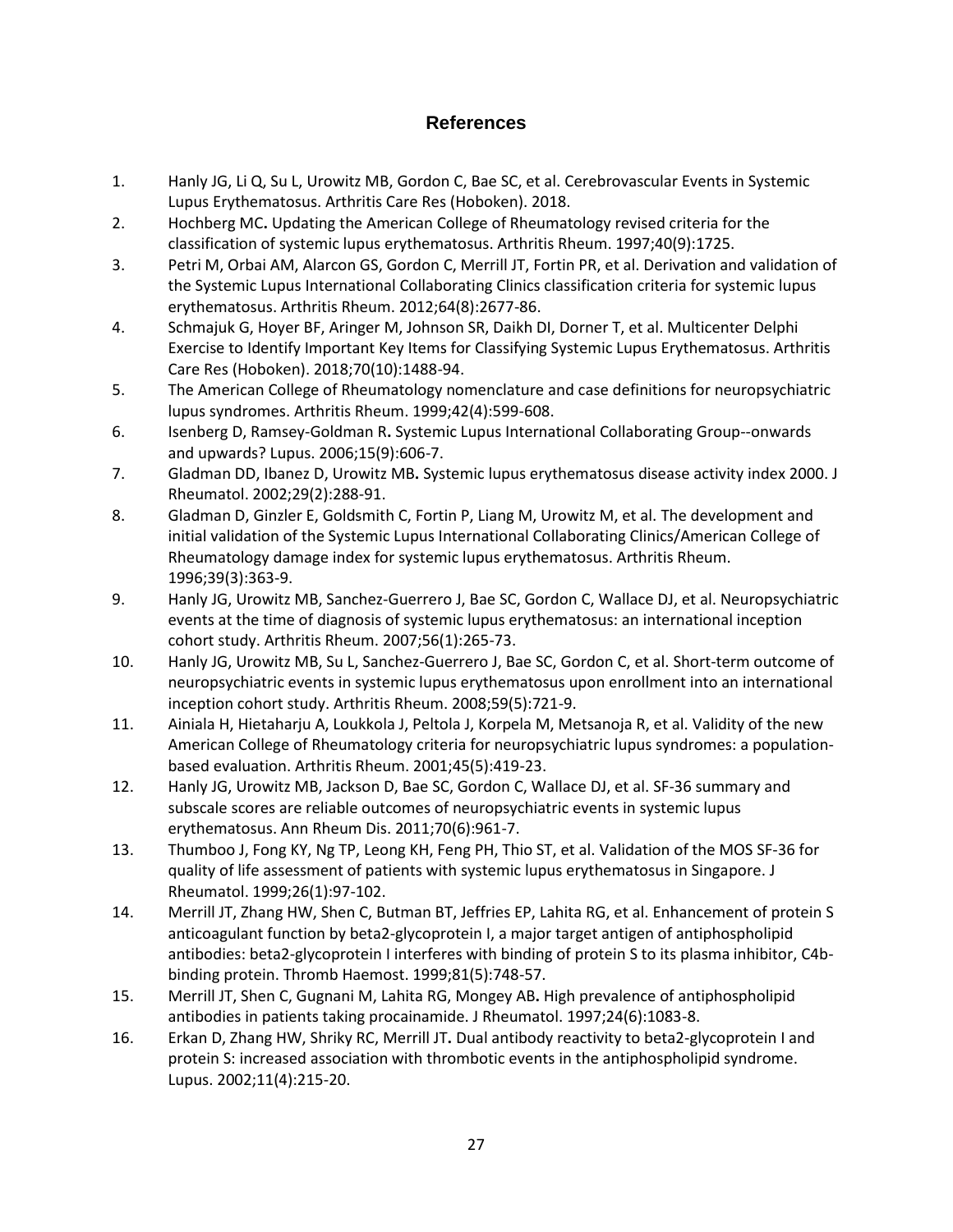- 17. Hanly JG, Urowitz MB, Siannis F, Farewell V, Gordon C, Bae SC, et al. Autoantibodies and neuropsychiatric events at the time of systemic lupus erythematosus diagnosis: results from an international inception cohort study. Arthritis Rheum. 2008;58(3):843-53.
- <span id="page-27-0"></span>18. Florica B, Aghdassi E, Su J, Gladman DD, Urowitz MB, Fortin PR**.** Peripheral neuropathy in patients with systemic lupus erythematosus. Semin Arthritis Rheum. 2011;41(2):203-11.
- <span id="page-27-1"></span>19. Oomatia A, Fang H, Petri M, Birnbaum J**.** Peripheral neuropathies in systemic lupus erythematosus: clinical features, disease associations, and immunologic characteristics evaluated over a twenty-five-year study period. Arthritis Rheumatol. 2014;66(4):1000-9.
- <span id="page-27-2"></span>20. Toledano P, Orueta R, Rodriguez-Pinto I, Valls-Sole J, Cervera R, Espinosa G**.** Peripheral nervous system involvement in systemic lupus erythematosus: Prevalence, clinical and immunological characteristics, treatment and outcome of a large cohort from a single centre. Autoimmun Rev. 2017;16(7):750-5.
- <span id="page-27-3"></span>21. Hanly JG, Urowitz MB, Su L, Gordon C, Bae SC, Sanchez-Guerrero J, et al. Seizure disorders in systemic lupus erythematosus results from an international, prospective, inception cohort study. Ann Rheum Dis. 2012;71(9):1502-9.
- <span id="page-27-4"></span>22. Hanly JG, Li Q, Su L, Urowitz MB, Gordon C, Bae SC, et al. Cerebrovascular Events in Systemic Lupus Erythematosus: Results From an International Inception Cohort Study. Arthritis Care Res (Hoboken). 2018;70(10):1478-87.
- <span id="page-27-5"></span>23. Hanly JG, O'Keeffe AG, Su L, Urowitz MB, Romero-Diaz J, Gordon C, et al. The frequency and outcome of lupus nephritis: results from an international inception cohort study. Rheumatology (Oxford). 2016;55(2):252-62.
- <span id="page-27-6"></span>24. Gaber W, Ezzat Y, El Fayoumy NM, Helmy H, Mohey AM**.** Detection of asymptomatic cranial neuropathies in patients with systemic lupus erythematosus and their relation to antiribosomal P antibody levels and disease activity. Clin Rheumatol. 2014;33(10):1459-66.
- <span id="page-27-7"></span>25. Ubogu EE, Zaidat OO, Suarez JI**.** Acute motor-sensory axonal neuropathy associated with active systemic lupus erythematosus and anticardiolipin antibodies. J Clin Rheumatol. 2001;7(5):326- 31.
- <span id="page-27-8"></span>26. Golder V, Ooi JJY, Antony AS, Ko T, Morton S, Kandane-Rathnayake R, et al. Discordance of patient and physician health status concerns in systemic lupus erythematosus. Lupus. 2018;27(3):501-6.
- <span id="page-27-9"></span>27. Straub RH, Zeuner M, Lock G, Rath H, Hein R, Scholmerich J, et al. Autonomic and sensorimotor neuropathy in patients with systemic lupus erythematosus and systemic sclerosis. J Rheumatol. 1996;23(1):87-92.
- <span id="page-27-10"></span>28. Huynh C, Ho SL, Fong KY, Cheung RT, Mok CC, Lau CS**.** Peripheral neuropathy in systemic lupus erythematosus. J Clin Neurophysiol. 1999;16(2):164-8.
- <span id="page-27-11"></span>29. Su YJ, Huang CR, Chang WN, Tsai NW, Kung CT, Lin WC, et al. The association between autoantibodies and peripheral neuropathy in lupus nephritis. Biomed Res Int. 2014;2014:524940.
- <span id="page-27-12"></span>30. Labrador-Horrillo M, Martinez-Valle F, Gallardo E, Rojas-Garcia R, Ordi-Ros J, Vilardell M**.** Antiganglioside antibodies in patients with systemic lupus erythematosus and neurological manifestations. Lupus. 2012;21(6):611-5.
- <span id="page-27-13"></span>31. Goransson LG, Tjensvoll AB, Herigstad A, Mellgren SI, Omdal R**.** Small-diameter nerve fiber neuropathy in systemic lupus erythematosus. Arch Neurol. 2006;63(3):401-4.
- <span id="page-27-14"></span>32. Vina ER, Fang AJ, Wallace DJ, Weisman MH**.** Chronic inflammatory demyelinating polyneuropathy in patients with systemic lupus erythematosus: prognosis and outcome. Semin Arthritis Rheum. 2005;35(3):175-84.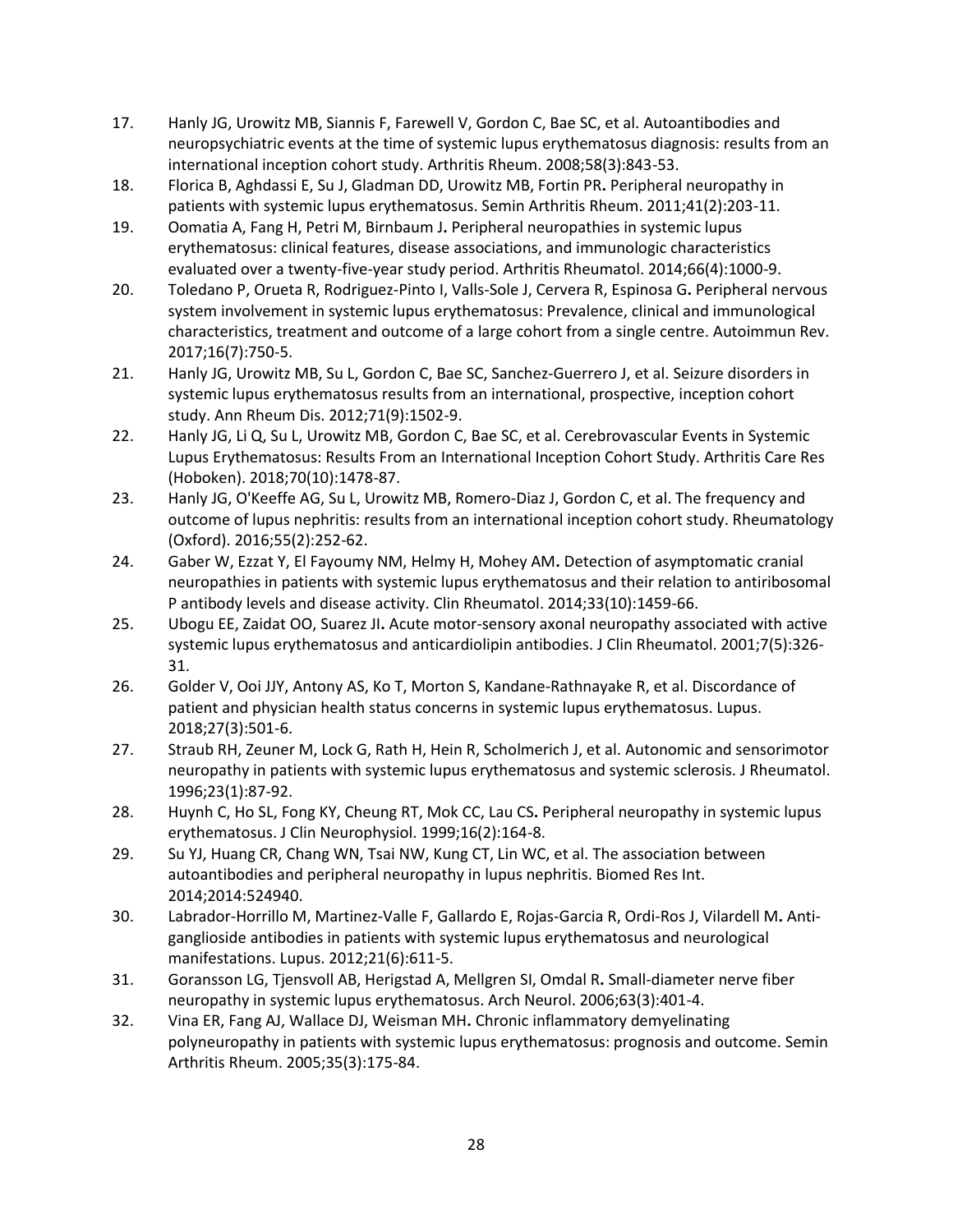| Sex (%)                                   | Female                | 1623 (88.8)                      |  |
|-------------------------------------------|-----------------------|----------------------------------|--|
|                                           | Male<br>204 (11.2)    |                                  |  |
| Age (years) (mean ± SD)                   |                       | $35.1 \pm 13.3$                  |  |
| Race/Ethnicity (%)                        | Caucasian             | 891 (48.8)                       |  |
|                                           | African               | 307(16.8)                        |  |
|                                           | Hispanic              | 282 (15.4)                       |  |
|                                           | Asian                 | 275(15.1)                        |  |
|                                           | Other                 | 72 (3.9)                         |  |
| Single/Married/Other (%)                  |                       | 819 (44.9)/766 (42.0)/238 (13.1) |  |
| Post-secondary education (%)              |                       | 1065 (61.9)                      |  |
| Disease duration (months) (mean $\pm$ SD) |                       | $5.6 \pm 4.2$                    |  |
| Number of ACR criteria (mean $\pm$ SD)    |                       | $4.9 \pm 1.1$                    |  |
| ACR manifestations (%)                    | Malar rash            | 660 (36.1)                       |  |
|                                           | Discoid rash          | 227 (12.4)                       |  |
|                                           | Photosensitivity      | 653 (35.7)                       |  |
|                                           | Oral/nasal ulcers     | 678 (37.1)                       |  |
|                                           | <b>Serositis</b>      | 502(27.5)                        |  |
|                                           | <b>Arthritis</b>      | 1368 (74.9)                      |  |
|                                           | Renal disorder        | 510 (27.9)                       |  |
|                                           | Neurological disorder | 88 (4.8)                         |  |
|                                           | Hematologic disorder  | 1130 (61.9)                      |  |
|                                           | Immunologic disorder  | 1393 (76.2)                      |  |
|                                           | Antinuclear antibody  | 1732 (94.8)                      |  |
| SLEDAI-2K score (mean $\pm$ SD)           |                       | $5.3 \pm 5.4$                    |  |
| *SLICC/ACR damage index score             |                       |                                  |  |
| (mean $\pm$ SD)                           |                       | $0.32 \pm 0.74$                  |  |
| Medications (%)                           | Corticosteroids       | 1285 (70.3)                      |  |
|                                           | Antimalarials         | 1231 (67.4)                      |  |
|                                           | Immunosuppressants    | 732 (40.1)                       |  |
|                                           | <b>ASA</b>            | 261 (14.3)                       |  |
|                                           | Antidepressants       | 184 (10.1)                       |  |
|                                           | Warfarin              | 99 (5.4)                         |  |

**Table 1:** Demographic and clinical features of SLE patients (n=1827) at enrolment.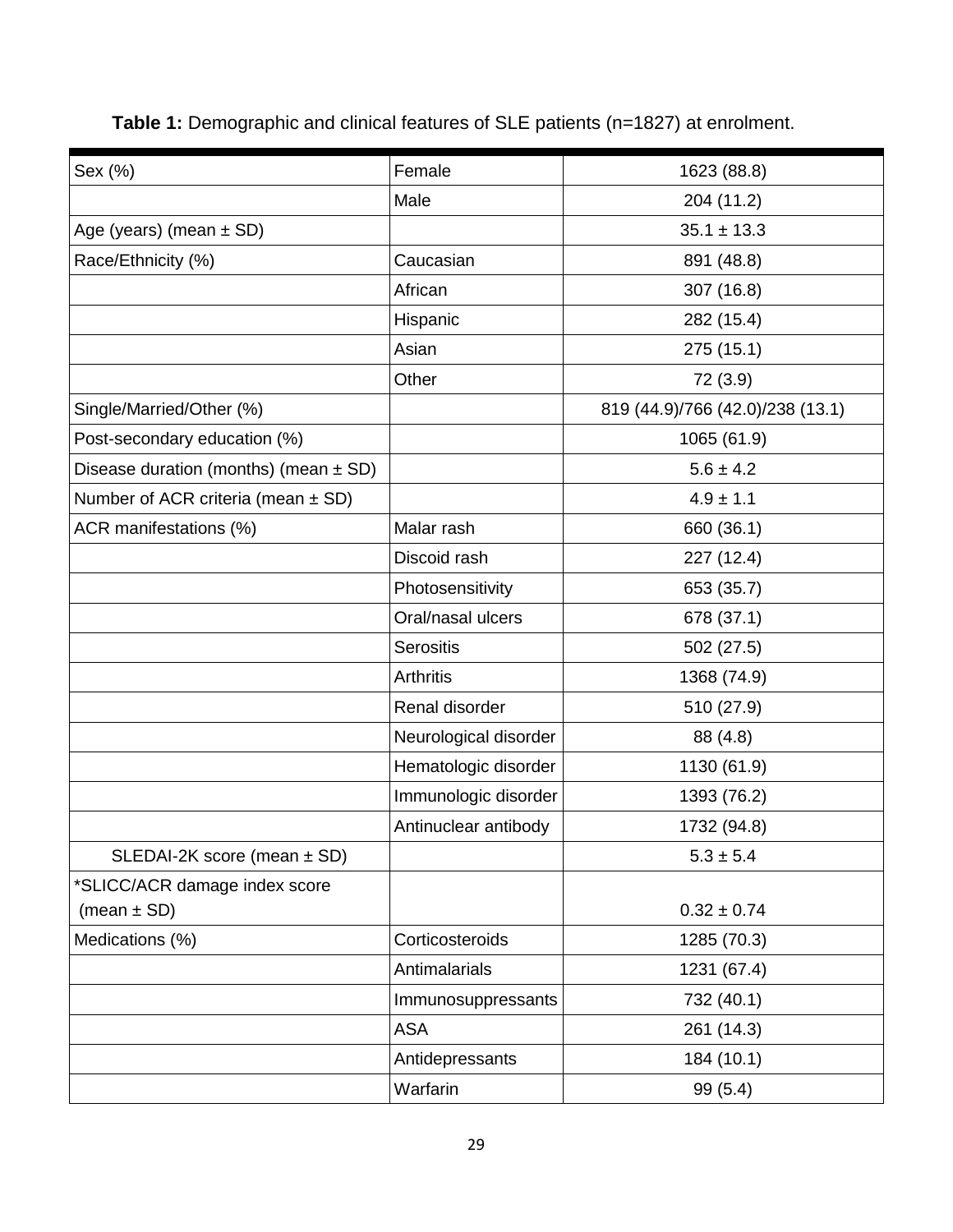|                                                                                                                | Anticonvulsants              | 80(4.4)         |  |  |  |
|----------------------------------------------------------------------------------------------------------------|------------------------------|-----------------|--|--|--|
|                                                                                                                | Antipsychotics               | 12(0.7)         |  |  |  |
| Autoantibody positivity N (%)                                                                                  | Lupus anticoagulant          | 241/1174 (20.5) |  |  |  |
|                                                                                                                | Anti-cardiolipin             | 138/1142 (12.1) |  |  |  |
|                                                                                                                | Anti-Beta2<br>glycoprotein-l | 163/1142 (14.3) |  |  |  |
|                                                                                                                | Anti-ribosomal P             | 112/1136 (9.9)  |  |  |  |
|                                                                                                                | Anti-NR2                     | 130/1064 (12.2) |  |  |  |
| *SLICC/ACR damage index not available in 1058 patients at enrollment visit when disease duration < 6<br>months |                              |                 |  |  |  |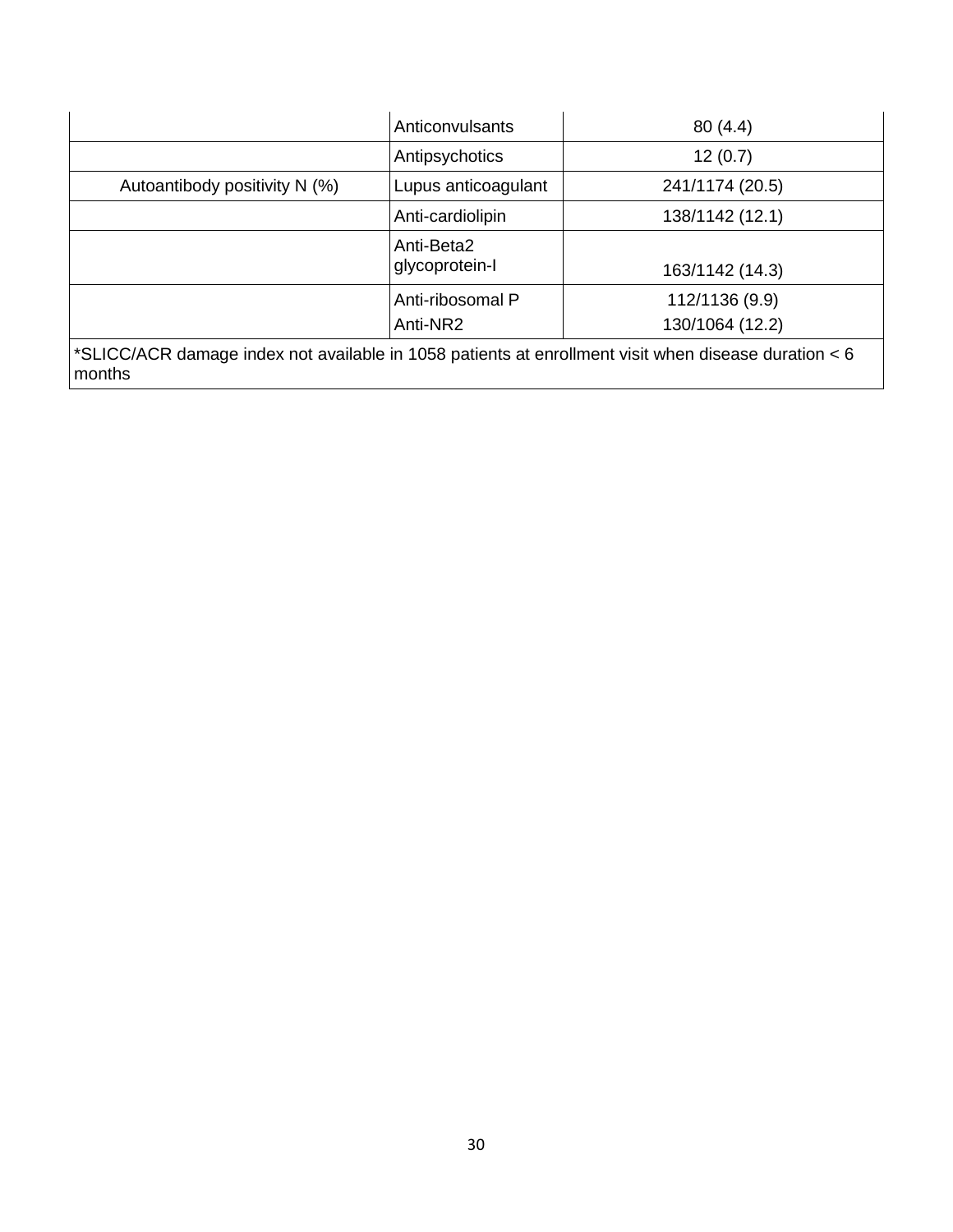**Table 2:** Characteristics and attribution of peripheral nervous system (PNS) disease events in SLE patients over the duration of study.

| <b>PNS disease</b>                                                                            | <b>Total</b><br># PNS<br>events | # PNS<br>events<br>attributed<br>to SLE | # PNS<br>events<br>attributed<br>to SLE | # PNS<br>events<br>attributed<br>to non- |
|-----------------------------------------------------------------------------------------------|---------------------------------|-----------------------------------------|-----------------------------------------|------------------------------------------|
|                                                                                               |                                 | (model A)                               | (model B)                               | <b>SLE</b><br>causes                     |
| Peripheral neuropathy                                                                         | 66                              | 25 (37.9%)                              | 30 (45.5%)                              | 36 (54.5%)                               |
| Mononeuropathy<br>single or multiplex                                                         | 44                              | 24 (54.5%)                              | 44 (100%)                               | $\overline{0}$                           |
| Cranial neuropathy                                                                            | 39                              | 32 (82.1%)                              | 35 (89.7%)                              | 4 (10.3%)                                |
| Plexopathy                                                                                    | $\overline{2}$                  | $\overline{0}$                          | $\overline{0}$                          | $2(100\%)$                               |
| Autonomic neuropathy                                                                          | 4                               | $3(75.0\%)$                             | $3(75.0\%)$                             | $1(25.0\%)$                              |
| Acute inflammatory<br>demyelinating<br>polyradiculoneuropathy<br>(Guillain-Barré<br>syndrome) | 3                               | $3(100\%)$                              | $3(100\%)$                              | $\overline{0}$                           |
| Myasthenia gravis                                                                             | 3                               | $1(33.3\%)$                             | $3(100\%)$                              | $\overline{0}$                           |
| Total # PNS events                                                                            | 161                             | 88 (54.7%)                              | 118 (73.3%)                             | 43 (26.7%)                               |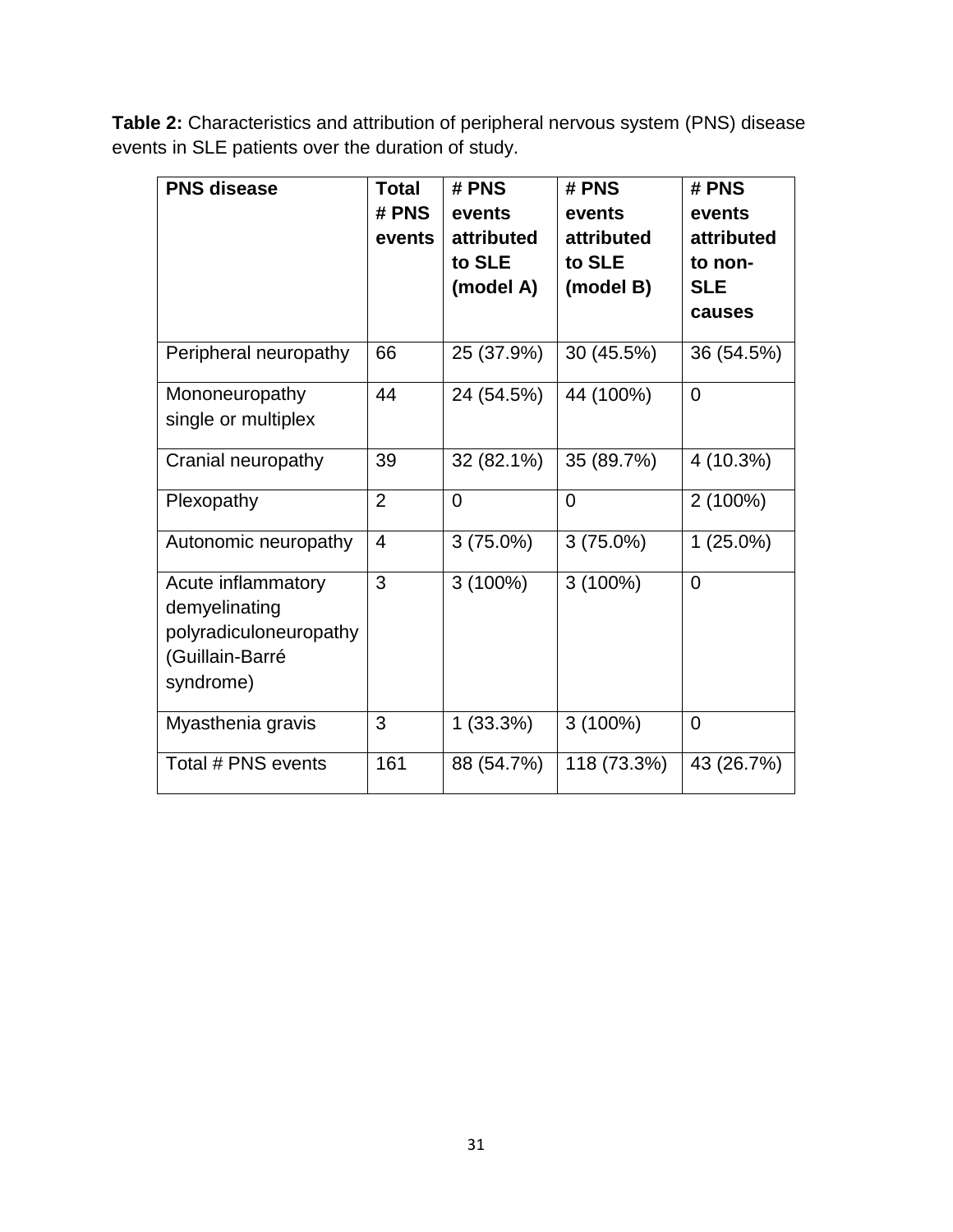#### **Legends for figures:**

**Figure 1:** The estimated cumulative incidence of all neuropathies and those attributed SLE using attribution model B.

**Figure 2:** Physician determined change in peripheral neuropathy, mononeuropathy or cranial neuropathy (n=149) attributed to SLE and non-SLE using attribution model B. Top panel: Survival curves for resolution of all neuropathies (left) and individual neuropathies (right). Lower panel: Likert scale scores for physician assessment of outcome over the duration of followup are shifted to the right indicated improvement and this is most pronounced for cranial neuropathies (right).

**Figure 3:** Association of SF-36 summary and subscale scores with PNS disease (peripheral neuropathy, mononeuropathy, cranial neuropathy) attributed to SLE and non-SLE using attribution model B for the following 3 patient groups: (i) neuropathy events which occurred at or prior to the study assessment; (ii) any NP event other than neuropathy event occurring at or prior to the study assessment;(iii) patients who never had any NP event up to the study assessment. Upper two panels: SF-36 physical component summary (PCS) and mental component summary (MCS) scores with neuropathy over time. Bottom panel: comparison of individual subscale scores in the 3 patient groups. The SF-36 subscales are  $VT = Vitality$ ,  $SF = Social function$ ,  $RE = Role$  emotion,  $MH =$ Mental health,  $PF = Physical function$ ,  $RP = Role physical$ ,  $BP = Bodily$  pain,  $GH =$ General health.